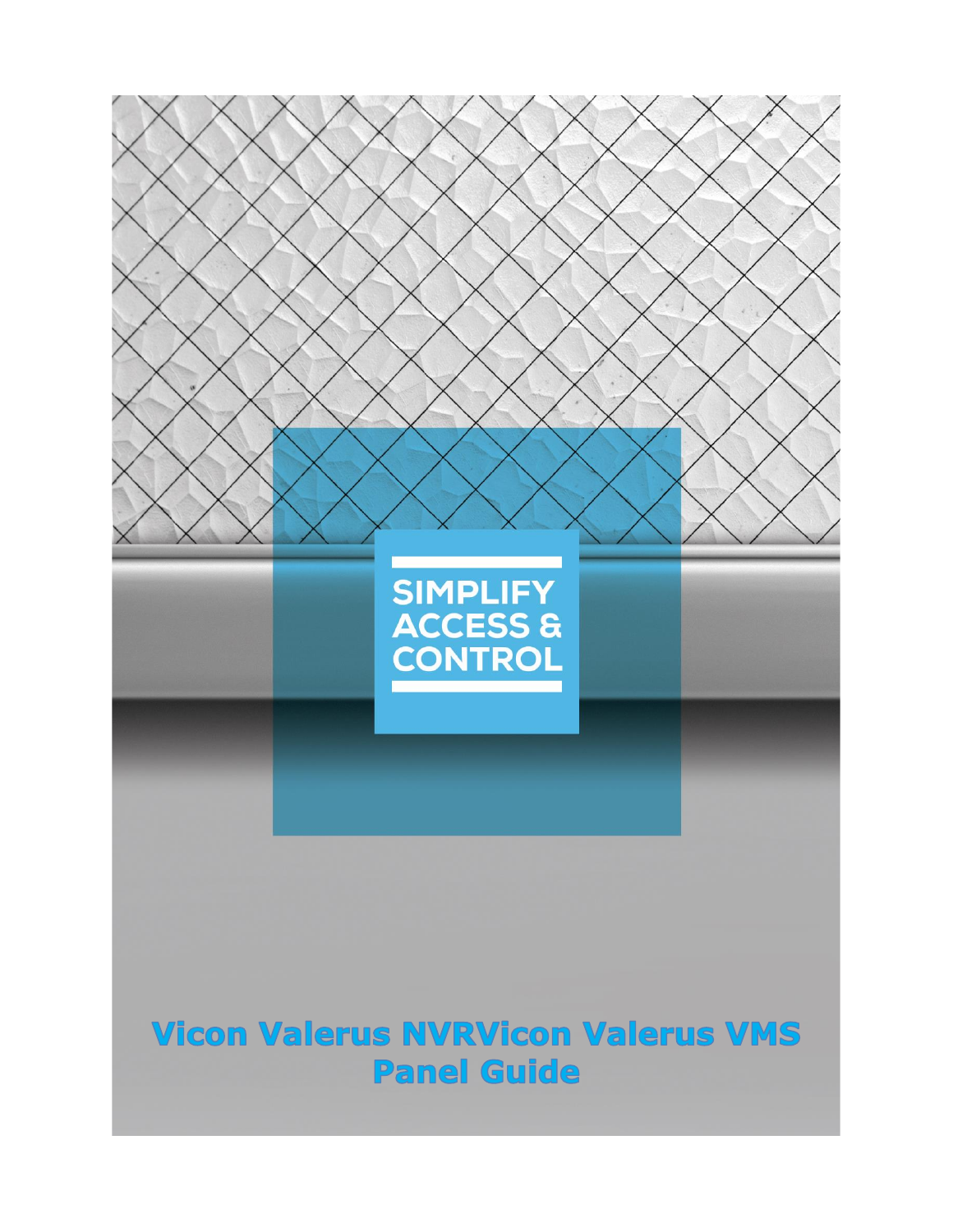# **Intelli‒Site Security Management Software**

# **Vicon Valerus NVR Panel Guide**

**2** Copyright © 2020-2021 OSSI, LLC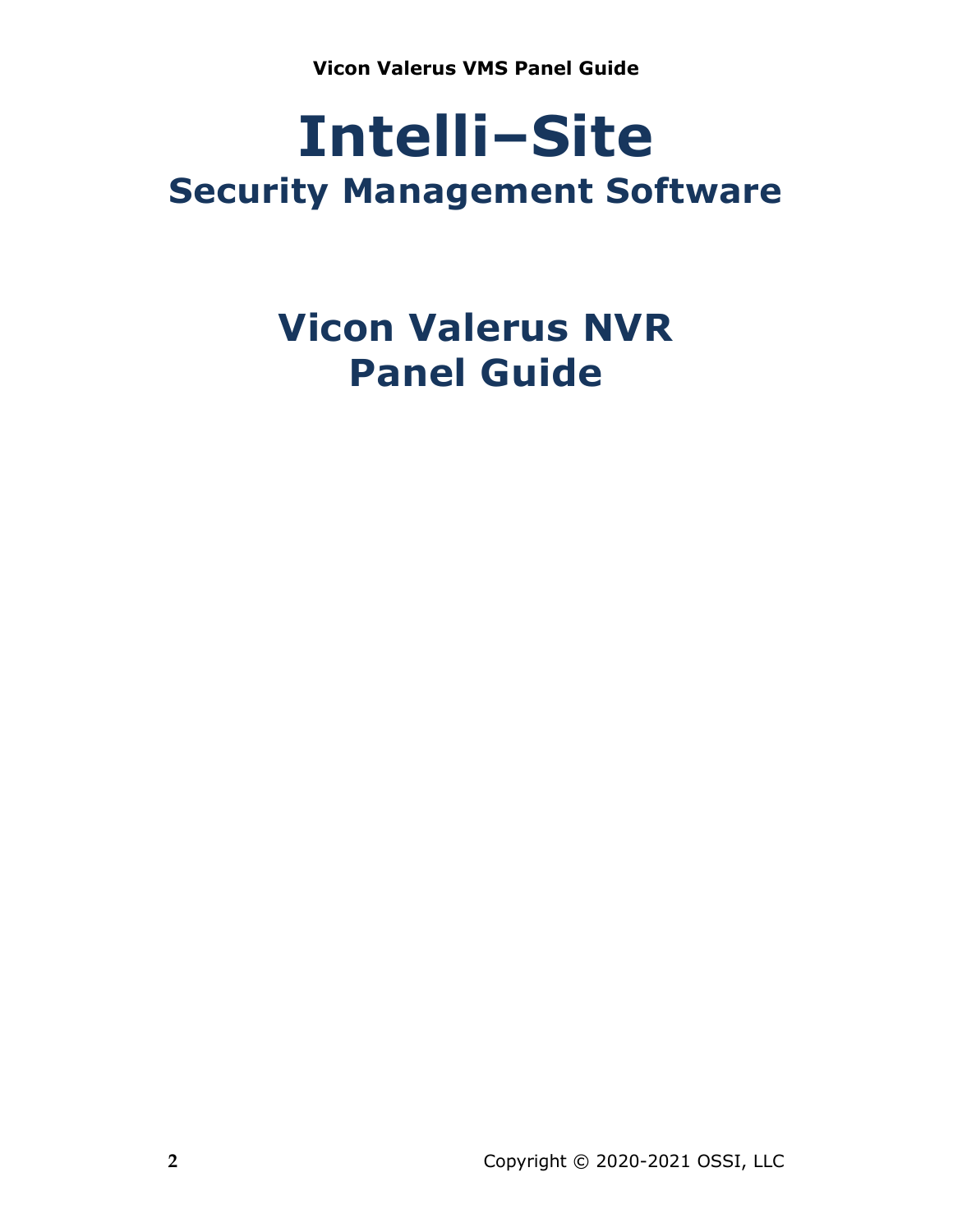# <span id="page-2-0"></span>**Copyright**

Copyright © 2020-2021 OSSI, LLC All rights reserved.

Information in this document is subject to change without notice. The software described in this document is furnished under a license agreement or nondisclosure agreement. The software may be used or copied only in accordance with the terms of those agreements. No part of this publication may be reproduced, stored in a retrieval system, or transmitted in any form or any means electronic or mechanical, including photocopying and recording for any purpose other than the purchaser's use without the written permission of OSSI.

OSSI, LLC 10125 S 52nd St. Franklin, WI 53132-8677 **[ossi-usa.com](http://ossi-usa.com/)**

Telephone: (262) 522-1870 Toll Free: (888) 488-2623 Fax: (262) 522-1872

# <span id="page-2-1"></span>**Trademarks**

Intelli–Site® is registered in U.S. Patent & Trademark Office.

All other registered and unregistered trademarks are the sole property of their respective owners.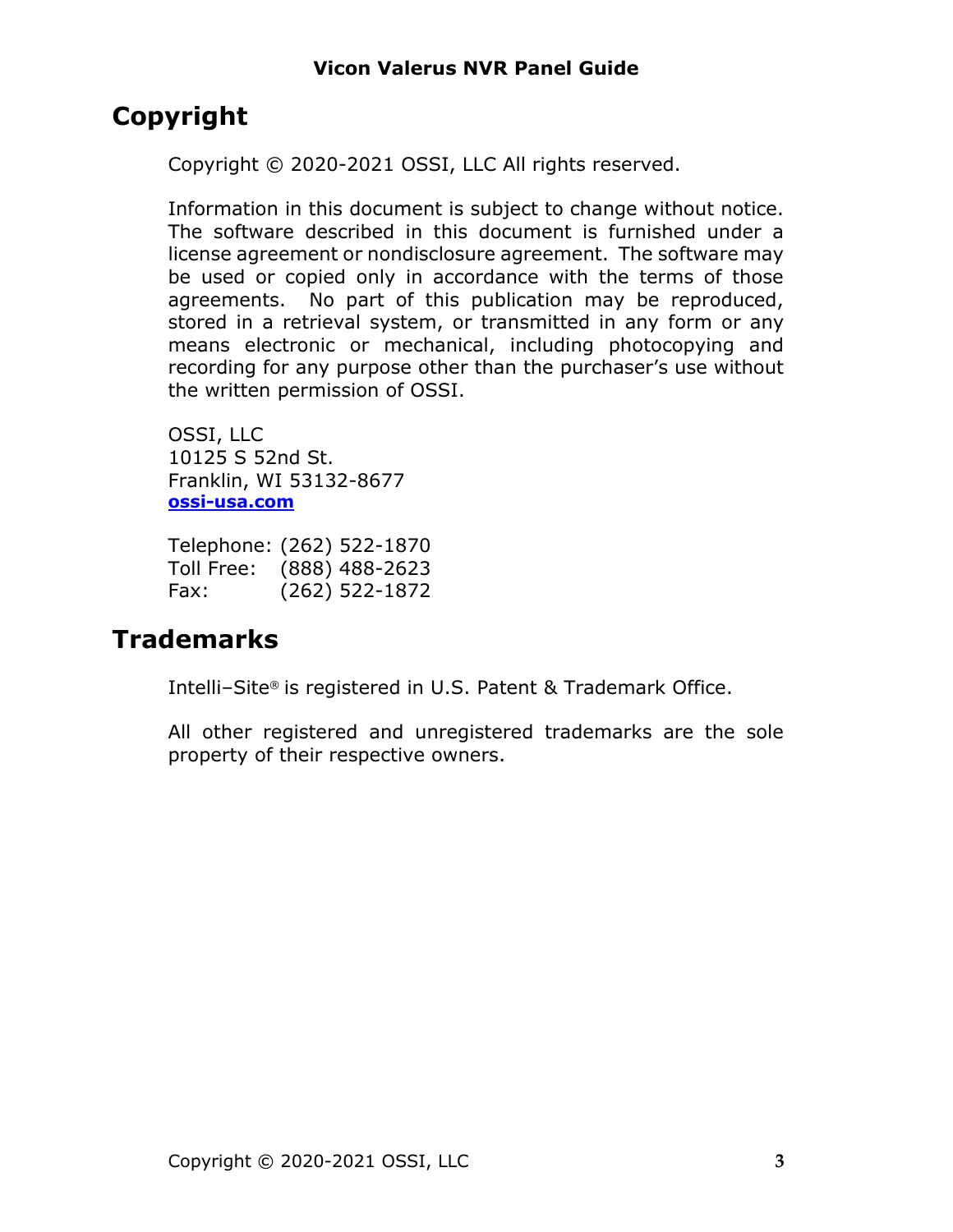# <span id="page-3-0"></span>**Technical Support Assistance**

## *OSSI, LLC Headquarters*

OSSI, LLC 10125 S 52nd St. Franklin, WI 53132-8677 (262) 522-1870

(888) 488-2623

# *Technical Support*

Technical support is available via telephone or email. Contact Technical Support 8:00 AM to 5:00 PM Central Standard time. If calling after hours, please leave a detailed voice mail message, and someone will return your call as soon as possible.

Email: [support@ossi-usa.com](mailto:support@ossi-usa.com) Phone: (888) 488-2623

When calling, please be at the computer prepared to provide the following information:

- Product version number, found by selecting the **CAbout** button from the Intelli-Site Application Menu.
- The type of computer being used including, operating system, processor type, speed, amount of memory, type of display, etc.
- Exact wording of any messages that appear on the screen.
- What was occurring when the problem was detected?
- What steps have been taken to reproduce the problem?
- It is highly recommended that the user generate a support package for transmission to Intelli-Site technical support staff. To generate the package, run the Intelli-Site Configuration Utility. *Create Support Package…* is the last option in the **Tools** menu.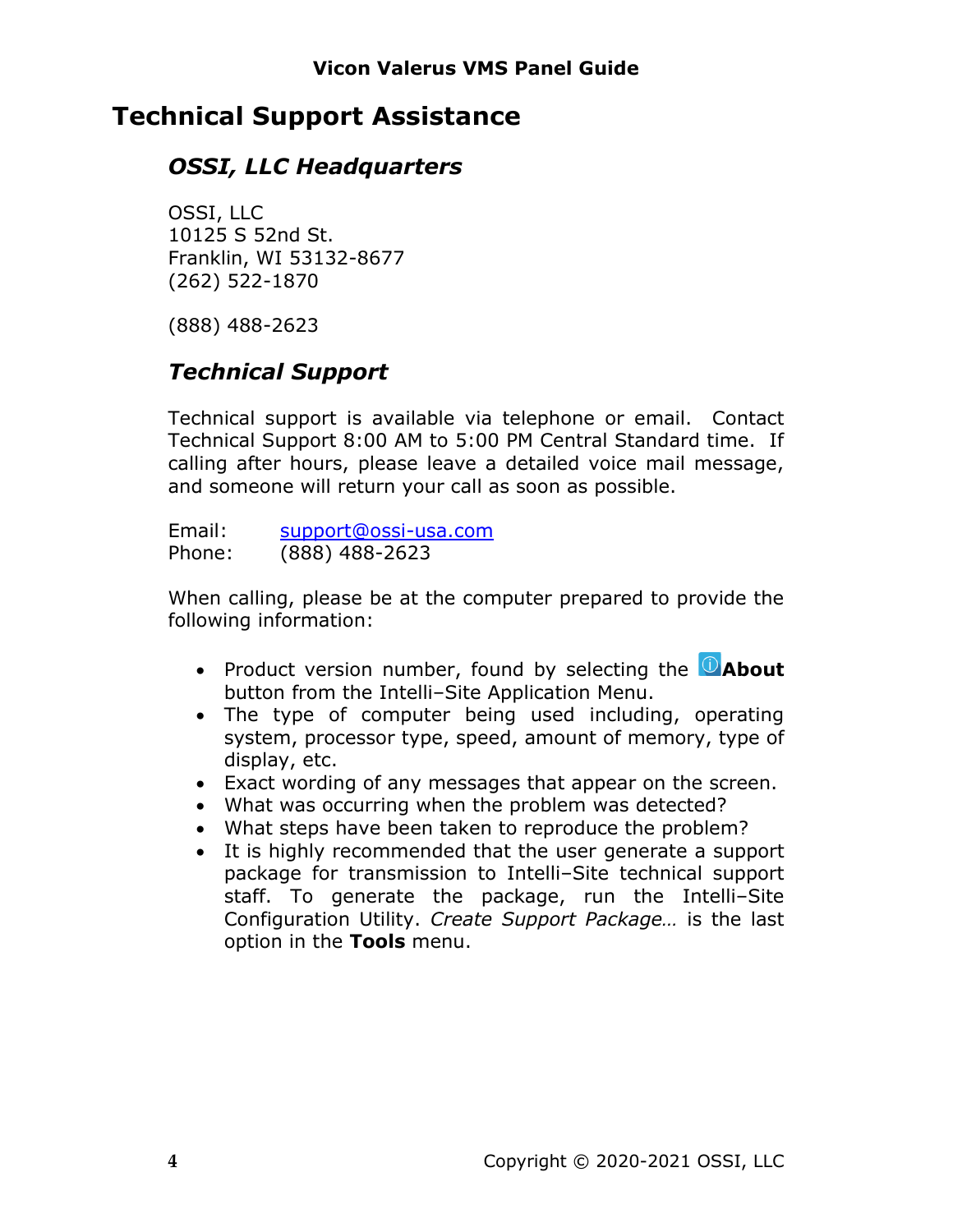# <span id="page-4-0"></span>**Table of Contents**

| 2.1 Install the Vicon Valerus Driver in Intelli-Site8 |
|-------------------------------------------------------|
|                                                       |
|                                                       |
|                                                       |
|                                                       |
| 3.1.2 Add a Vicon Valerus NVR Panel  12               |
| 3.1.3 Configure the Vicon Valerus NVR Panel  13       |
| 3.1.4 Enable the Vicon Valerus Driver  15             |
|                                                       |
|                                                       |
|                                                       |
|                                                       |
|                                                       |
|                                                       |
|                                                       |
|                                                       |
|                                                       |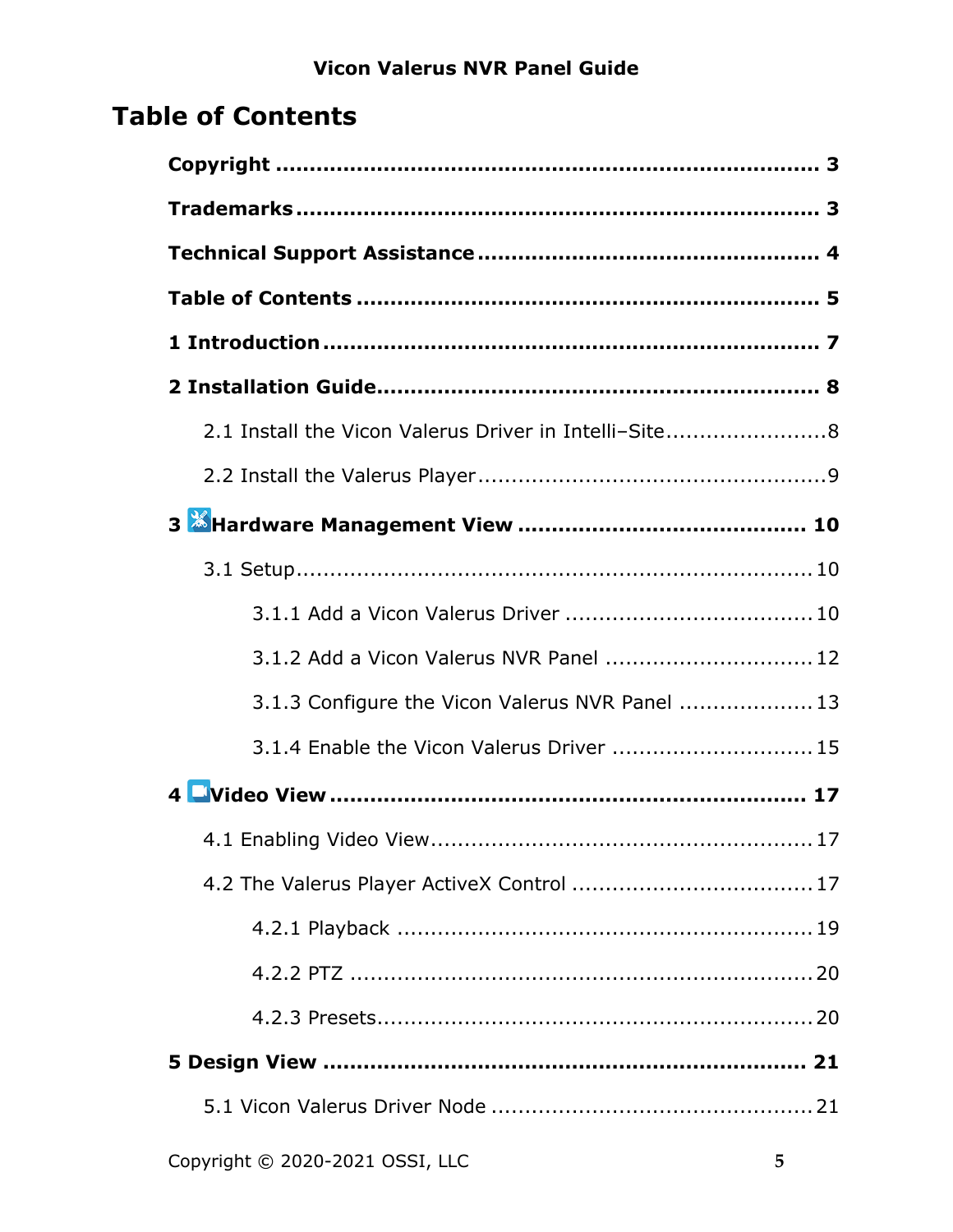| 5.2.3 Vicon Valerus NVR Panel Child Nodes 27      |  |
|---------------------------------------------------|--|
| 5.2.2 Vicon Valerus NVR Panel Quick Config 25     |  |
| 5.2.1 Vicon Valerus NVR Panel Node Properties  23 |  |
|                                                   |  |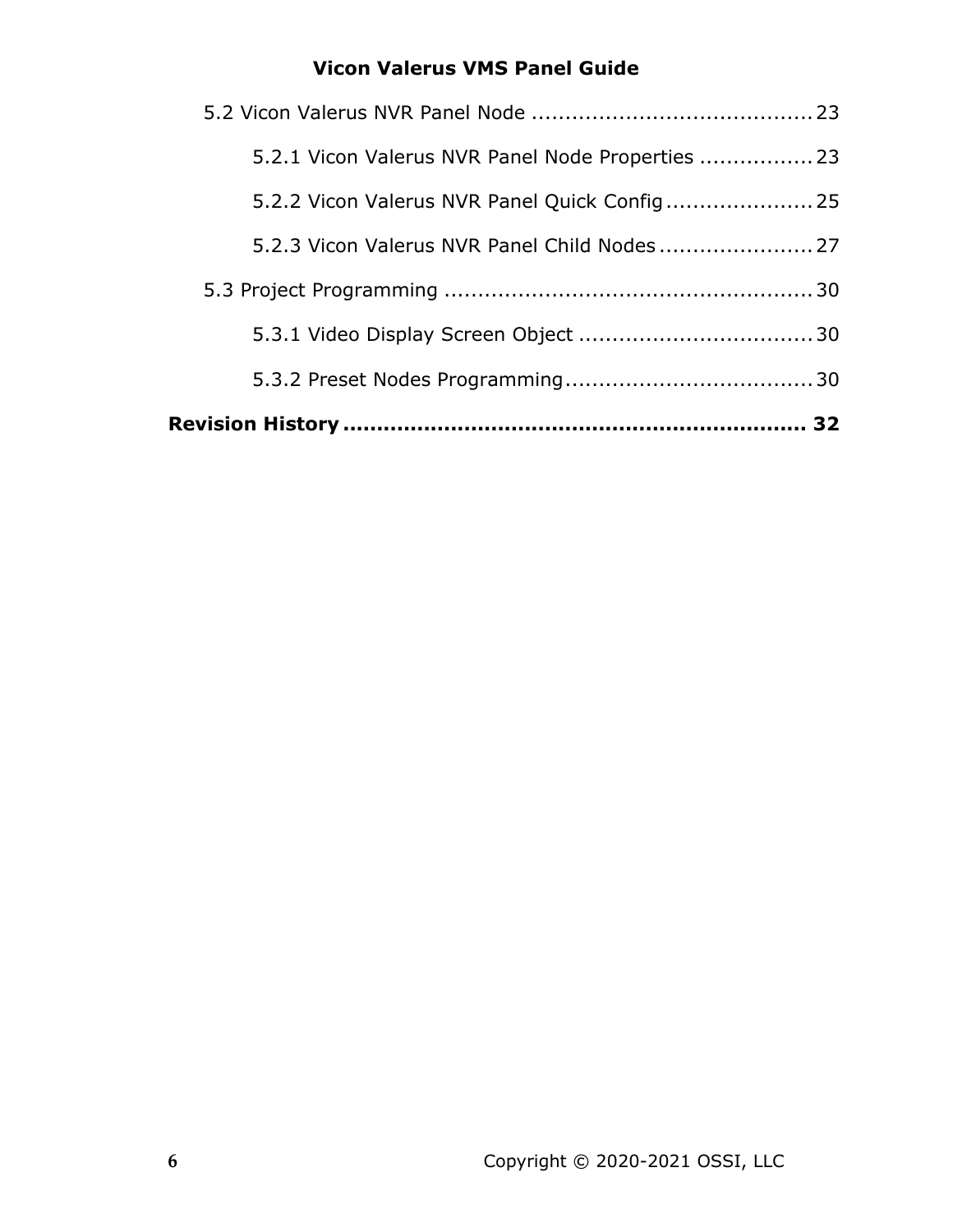# <span id="page-6-0"></span>**1 Introduction**

Intelli-Site supports Vicon Valerus VMS.

This integration was written using Valerus Application Server API v1.2 and the Valerus Player API v1.2.

This guide explains using the Vicon Valerus NVR with Intelli-Site Security Management Software.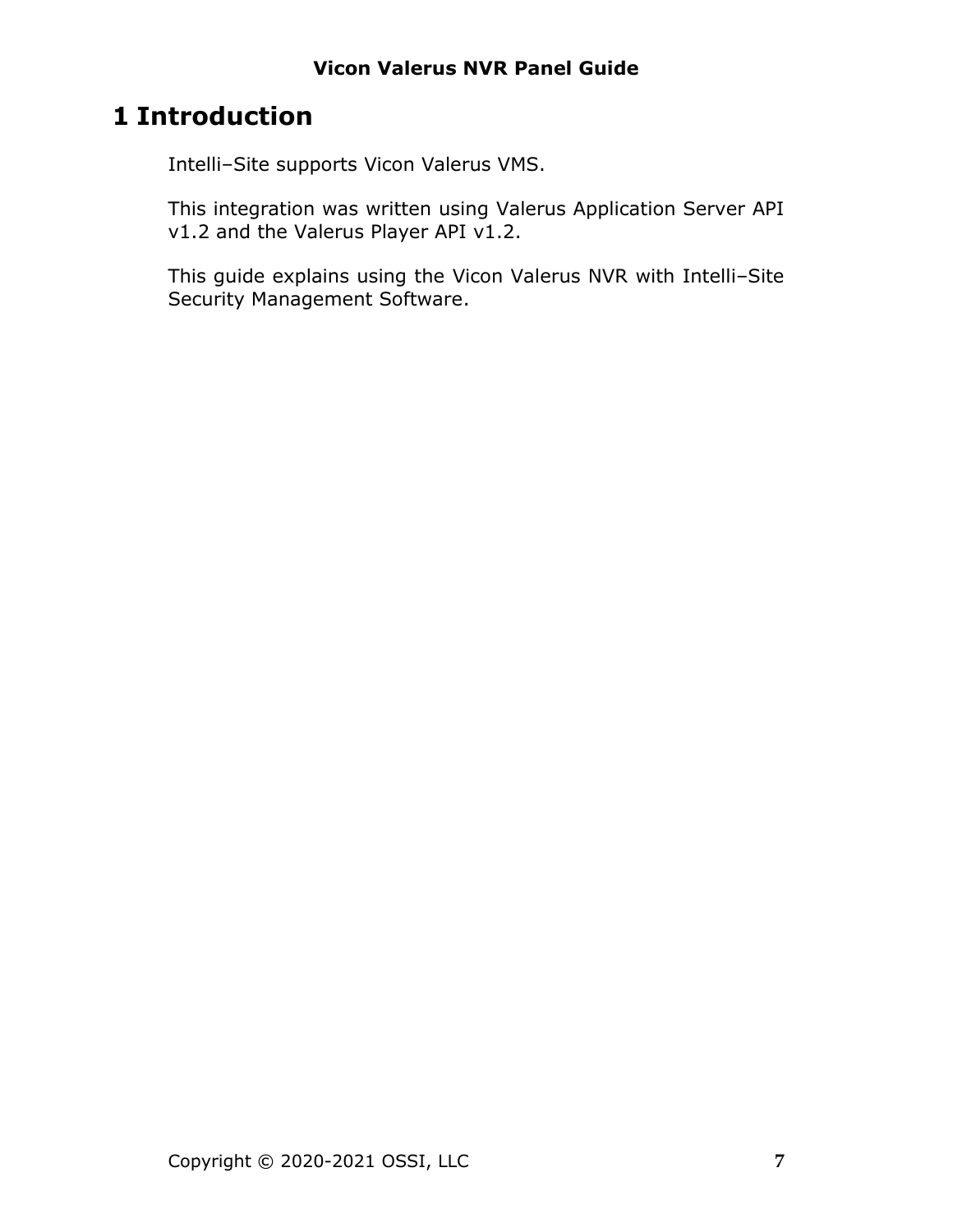# <span id="page-7-0"></span>**2 Installation Guide**

The Vicon Valerus NVR drivers in Intelli-Site must be installed. The Valerus Player must be installed as well.

## <span id="page-7-1"></span>*2.1 Install the Vicon Valerus Driver in Intelli‒Site*

If Intelli-Site has been installed without the Vicon Valerus NVR drivers, run the Intelli-Site installer again and select Modify.

During the installation or modify installation process, you are presented with the **Select the drivers you want to install** window.

| Intelli-Site - InstallShield Wizard                                                                                           | × |
|-------------------------------------------------------------------------------------------------------------------------------|---|
| Select the drivers you want to install.                                                                                       |   |
| Select the drivers you want to install, and deselect the drivers you do not want to install.                                  |   |
| <b>Accutech Driver</b><br><b>Actall Driver</b><br>Vicon Valerus Driver<br>A gion Driver<br>Aiphone-IX Driver<br>Allen Brackey |   |
| Axis Media Control Driver<br>Compass Driver<br>Digital Watchdog Driver<br>Select All<br>Clear All<br><b>InstallShield</b>     | v |
| Cancel<br>< <u>B</u> ack<br>Next >                                                                                            |   |

**Figure 1 - Select the drivers you want to install**

Ensure the **Vicon Valerus NVR Driver** option is checked then continue with the installation or modification.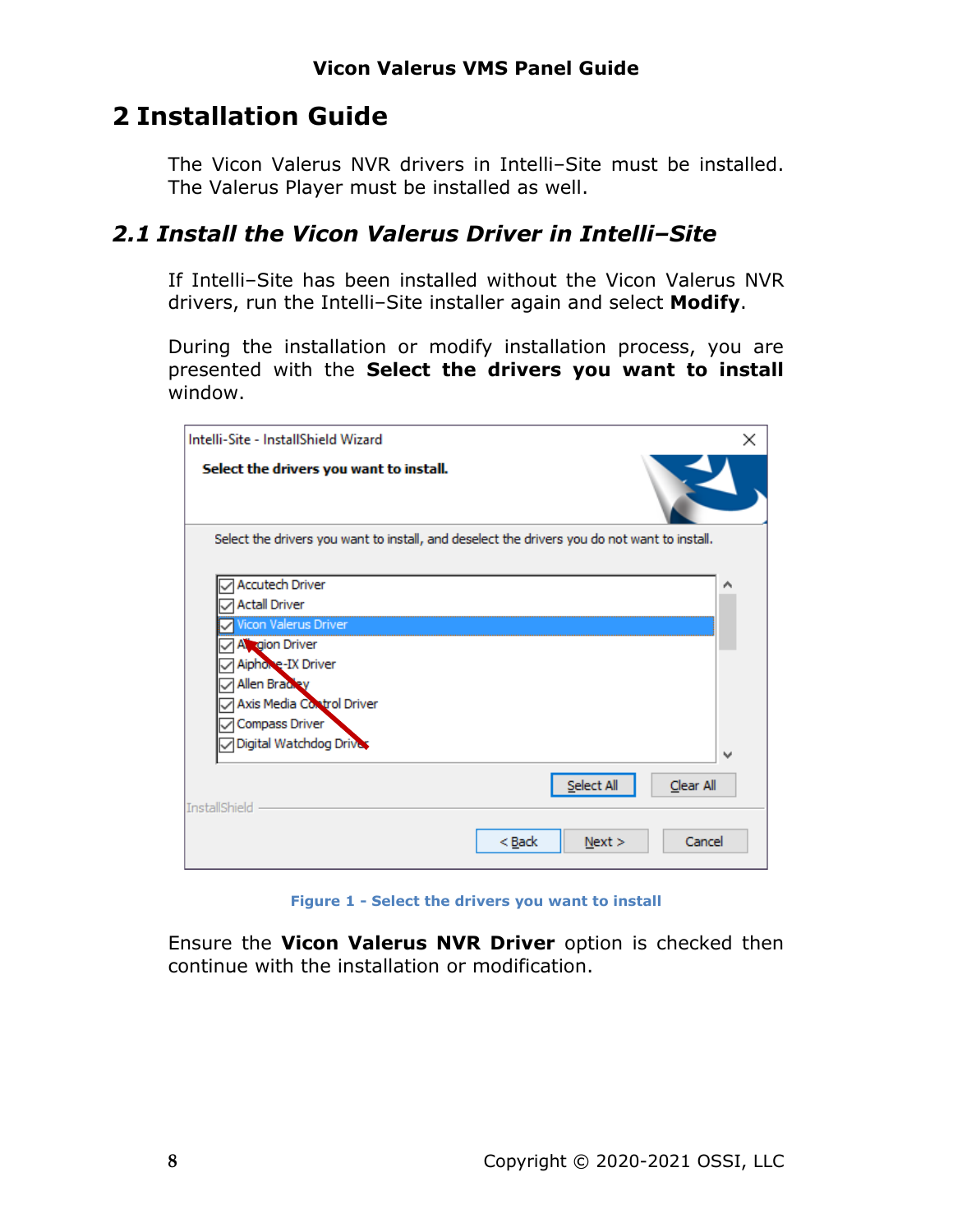## <span id="page-8-0"></span>*2.2 Install the Valerus Player*

The Valerus Player installation package must be installed on all computers that will stream video from the Valerus VMS. When a web browser connects to the Valerus VMS and the Player is not installed, the Valerus VMS will prompt the user to download and install the Player.

*Note: The Valerus VMS will not prompt to download and install the Player until the user attempts to stream video.*

In addition, the ActiveX control must be registered for Intelli-Site to stream video from the Valerus VMS. The control is installed by the Player but is not registered.

After installing the Valerus Player, run the batch file that registers the ActiveX control. That file is in the Drivers\Valerus folder in the install folder. The fastest way to find the install folder is to use the Configuration Utility. Use the *Folders* menu. Select *Open Install Folder*



**Figure 2 - Folders menu of the Configuration Utility**

In the install folder, open the **Drivers** folder, then the **Vicon Valerus** folder. Locate the **RegisterViconValerusActiveX.cmd** file. This file must be *Run as administrator*. Right-click on the file and select *Run as administrator*. It will register the ActiveX control.

*Note: If the Digital Watchdog driver was installed, the VLC Redistributable is removed as there is a conflict between Digital Watchdog and Valerus. Digital Watchdog does not use VLC unless specifically programmed on a camera by camera basis.*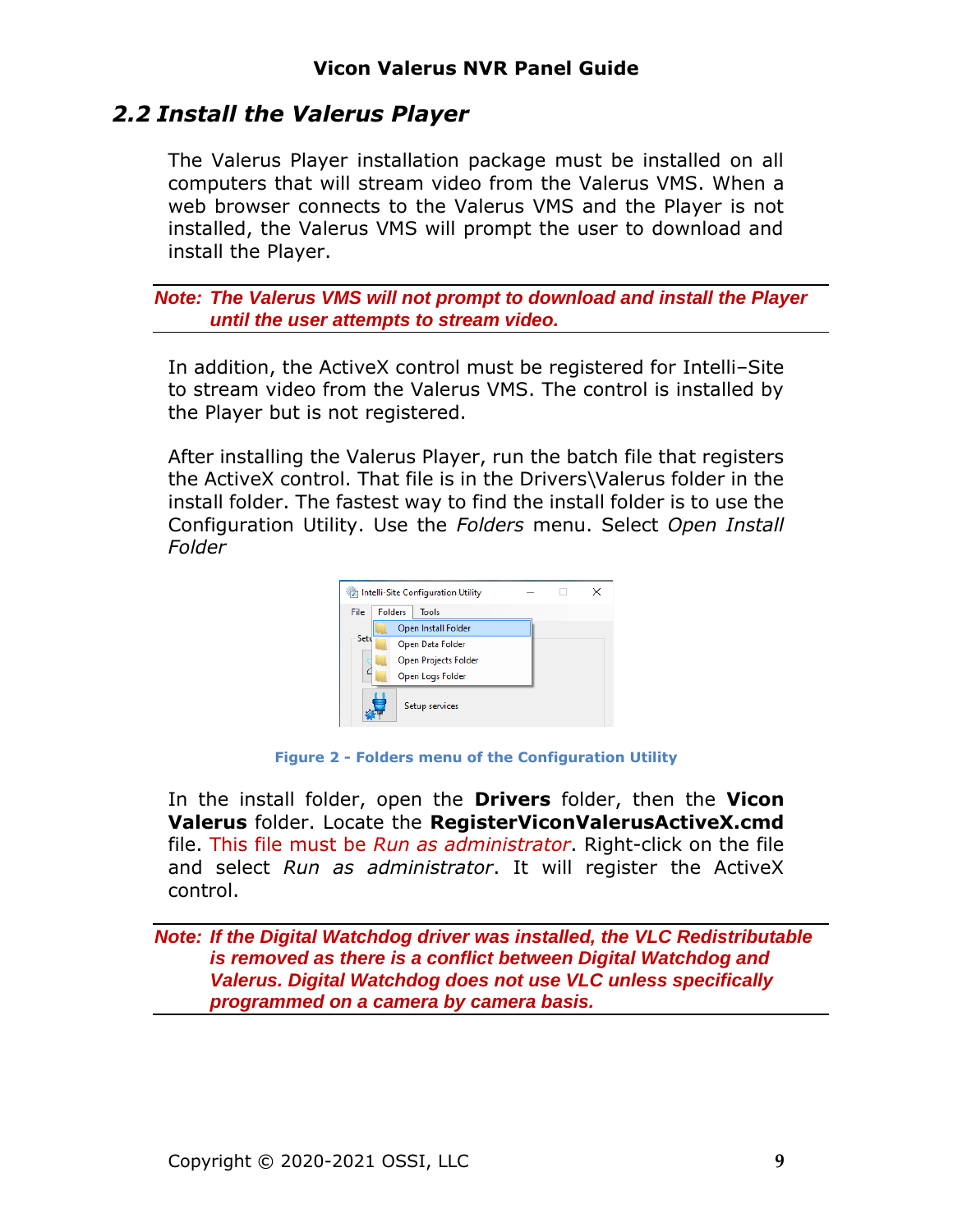# <span id="page-9-0"></span>**3 Hardware Management View**

The Vicon Valerus NVR Driver and Vicon Valerus NVR panel are best configured in **Hardware Management View**.

## <span id="page-9-1"></span>*3.1 Setup*

The Vicon Valerus NVR Driver and Vicon Valerus NVR panel are best configured in **Hardware Management View**. Before we begin though, it is a good idea to have the IP address or Host name of the Vicon Valerus VMS.

Once the above information is obtained, the setup process is straight forward.

- 1. Add a Vicon Valerus NVR Driver
- 2. Add a Vicon Valerus NVR Panel
- 3. Configure the Vicon Valerus NVR Panel
- 4. Enable the Vicon Valerus NVR Driver

## <span id="page-9-2"></span>**3.1.1 Add a Vicon Valerus Driver**

Adding a Vicon Valerus Driver is simple, but important. Without it, no communication with the Vicon Valerus NVR panels can occur.

Launch the Desktop Client and login.

Hardware is managed in the **Altardware Management View**. If you are not in **Hardware Management View**, click on Menu  $\cdot$ and select  $\mathbb{X}$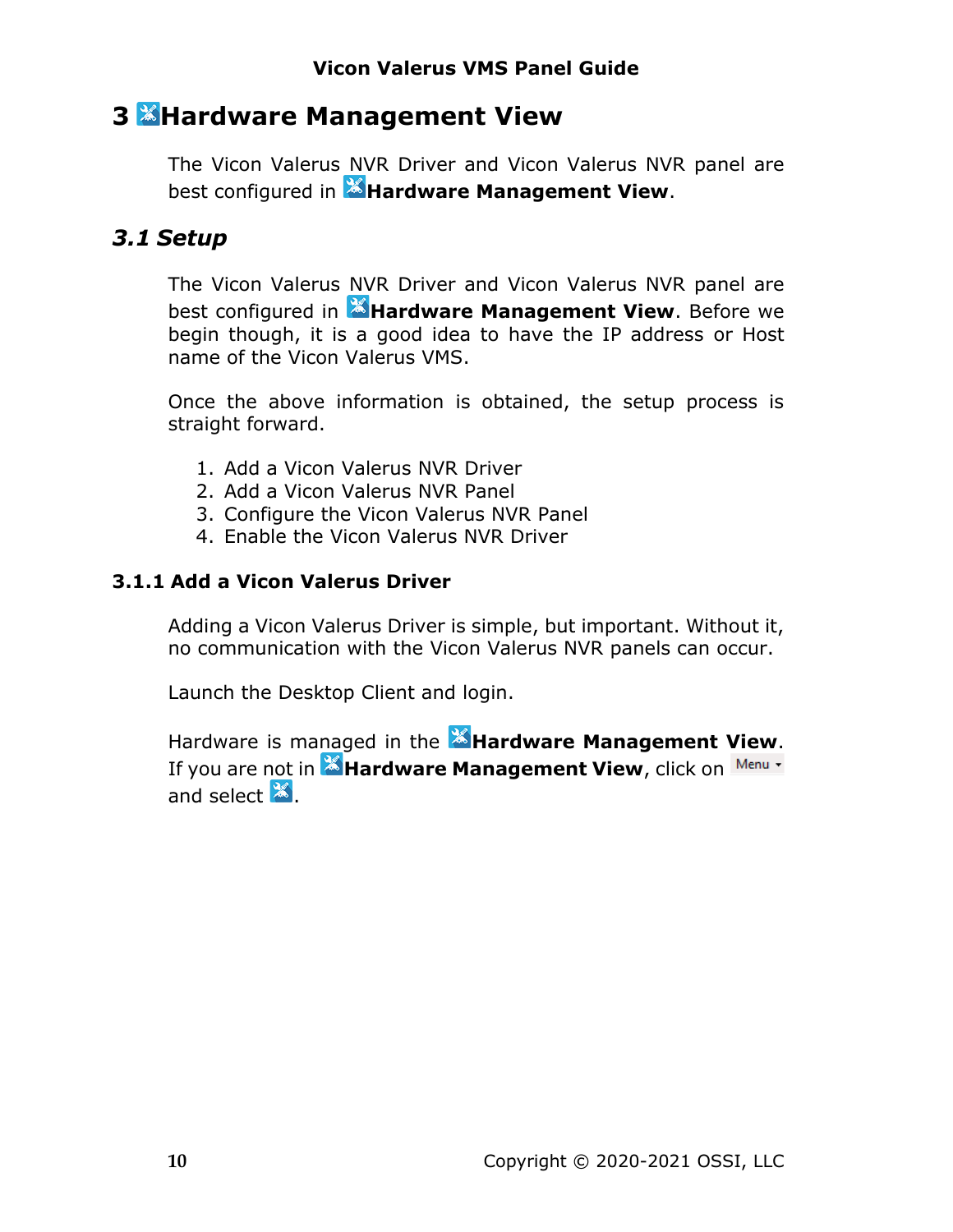| <b>Vicon Valerus NVR Panel Guide</b> |  |
|--------------------------------------|--|
|--------------------------------------|--|

|                         | Intelli-Site 4 - Public School System |                              |               |        |                    |      |                   |       | $\qquad \qquad -$ | $\Box$   | $\times$ |
|-------------------------|---------------------------------------|------------------------------|---------------|--------|--------------------|------|-------------------|-------|-------------------|----------|----------|
|                         |                                       | Site: Corporate Headquarters | v  Area: Area |        | $\vee$ $\parallel$ |      | <b>Add Driver</b> |       |                   |          |          |
|                         |                                       |                              |               |        |                    |      |                   |       |                   |          |          |
|                         |                                       |                              |               |        |                    |      |                   |       |                   |          |          |
|                         |                                       |                              |               |        |                    |      |                   |       |                   |          |          |
|                         |                                       |                              |               |        |                    |      |                   |       |                   |          |          |
|                         |                                       |                              |               |        |                    |      |                   |       |                   |          |          |
|                         |                                       |                              |               |        |                    |      |                   |       |                   |          |          |
|                         |                                       |                              |               |        |                    |      |                   |       |                   |          |          |
|                         |                                       |                              |               |        |                    |      |                   |       |                   |          |          |
|                         |                                       |                              |               |        |                    |      |                   |       |                   |          |          |
|                         |                                       |                              |               |        |                    |      |                   |       |                   |          |          |
|                         |                                       |                              |               |        |                    |      |                   |       |                   |          |          |
|                         |                                       |                              |               |        |                    |      |                   |       |                   |          |          |
|                         |                                       |                              |               |        |                    |      |                   |       |                   |          |          |
| Ack                     | Ack All                               | <b>Alarm Description</b>     |               | Status | Priority           | Date | Time              | Count | Card No.          | Acked By |          |
|                         |                                       |                              |               |        |                    |      |                   |       |                   |          |          |
| Clear                   | Clear All                             | $\langle$                    |               |        |                    |      |                   |       |                   |          | $\,$     |
| Queue Control<br>Menu - |                                       |                              |               |        |                    |      |                   |       |                   |          |          |

**Figure 3 - Hardware Management View**

To add the Vicon Valerus driver, click **Add Driver** The **Choose Driver Type** dialog displays.

| Choose Driver Type                                                                                                                                                                                     |              |  |  |  |  |  |  |  |
|--------------------------------------------------------------------------------------------------------------------------------------------------------------------------------------------------------|--------------|--|--|--|--|--|--|--|
| Note: A driver is not specific to an area, panels are. It will appear<br>in all areas until a panel has been added to it. The driver will then<br>display only in the area to which its panels belong. |              |  |  |  |  |  |  |  |
| <b>ViconValerus</b><br>$\checkmark$<br>Driver Type:                                                                                                                                                    |              |  |  |  |  |  |  |  |
|                                                                                                                                                                                                        | Cancel<br>ок |  |  |  |  |  |  |  |

**Figure 4 - Choose Driver Type Dialog**

Select the *Vicon Valerus* from the **Driver Type** drop-down menu in the **Choose Driver Type** dialog. Click  $\frac{OK}{A}$ . A new Vicon Valerus NVR driver icon is added to the screen and its properties dialog opens.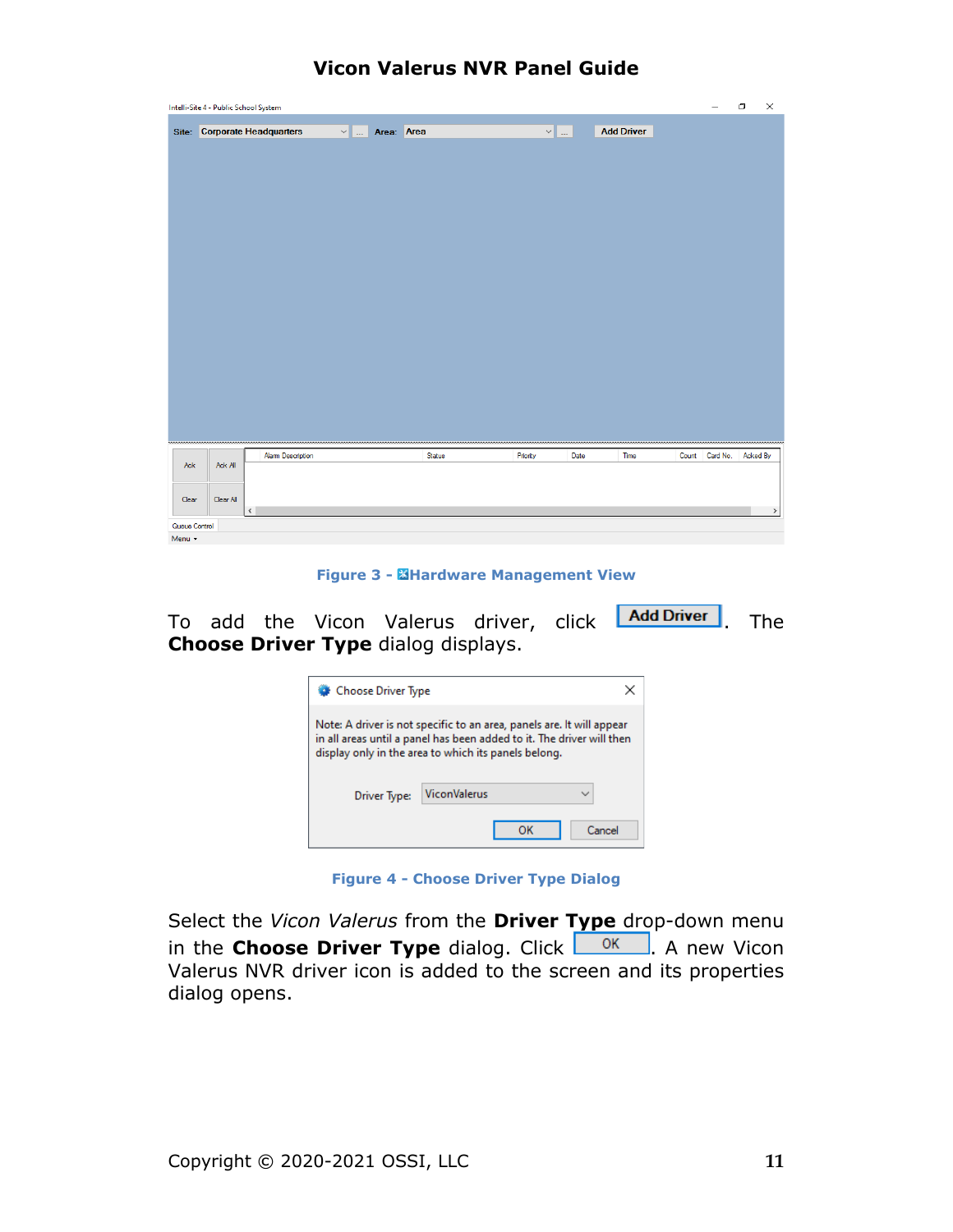|                    | $T_{\rm m}$ [1170] New Vicon Valerus Driver | ×                              |
|--------------------|---------------------------------------------|--------------------------------|
| Properties         |                                             |                                |
| Name:              | New Vicon Valerus Driver                    | $\frac{a}{\pi}$<br>1170<br>ID: |
| User Level:        | All Access<br>୰                             |                                |
| Notes:             |                                             |                                |
| Enabled:<br>VMS/NV | m.                                          |                                |
|                    |                                             |                                |
|                    |                                             | ОK<br>Cancel                   |

**Figure 5 - Vicon Valerus Driver Properties Dialog**

Please change the name of the driver to reflect the use and/or location of the panels that this driver will manage.





**Figure 6 - Vicon Valerus Driver Icon**

Next let's add the panel to it.

#### <span id="page-11-0"></span>**3.1.2 Add a Vicon Valerus NVR Panel**

Once an Vicon Valerus driver has been added, it's time to add an Vicon Valerus NVR panel to it.

Right-click on the Vicon Valerus Driver and select *Add Panel*. The **Add Panel** dialog displays.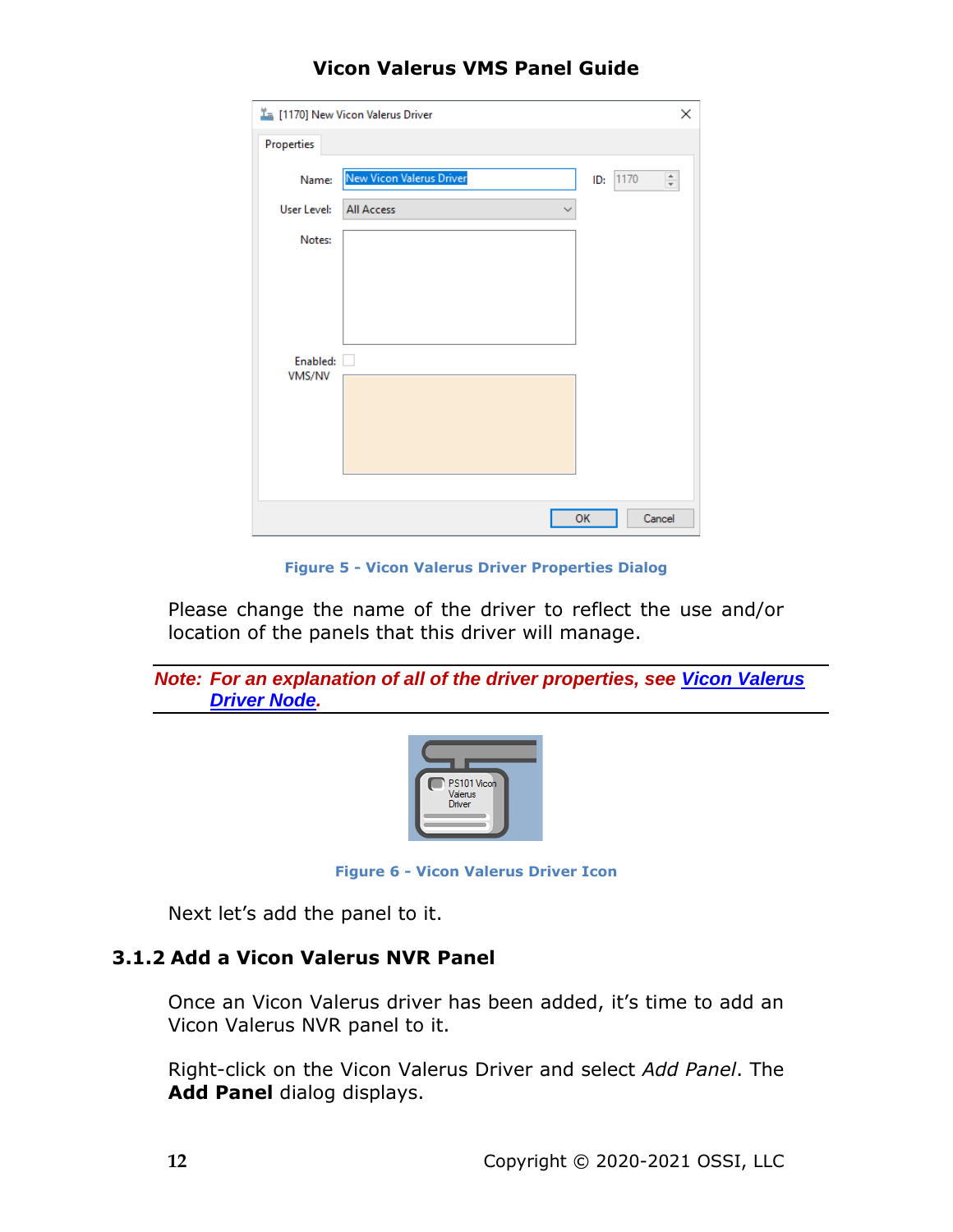| <b>Add Panel</b>                     |           |                        |
|--------------------------------------|-----------|------------------------|
| □ Vicon Valerus<br>Wicon Valerus NVR |           |                        |
| $\div$<br>#to Add: 1                 | <b>OK</b> | Cancel<br>$\mathbb{H}$ |

**Figure 7 - Add Panel Dialog**

This dialog only displays the panels that are appropriate for the target driver. Select the Vicon Valerus NVR panel. Click  $\frac{1}{\sqrt{2}}$  ok  $\frac{1}{\sqrt{2}}$ . A **New Vicon Valerus NVR** icon is added to the target Vicon Valerus NVR driver.





Next comes configuring the panel.

#### <span id="page-12-0"></span>**3.1.3 Configure the Vicon Valerus NVR Panel**

The Vicon Valerus NVR panel is configured using the **Quick Config** dialog. Because the Vicon Valerus VMS is a cluster of NVRs and resources, entering cameras, microphones, lights, speakers, events, etc. is too complicated to do by hand. All the configuration information has to be detected in this dialog. To open the **Quick Config** dialog, right-click on the Vicon Valerus NVR icon and select *Quick Config*.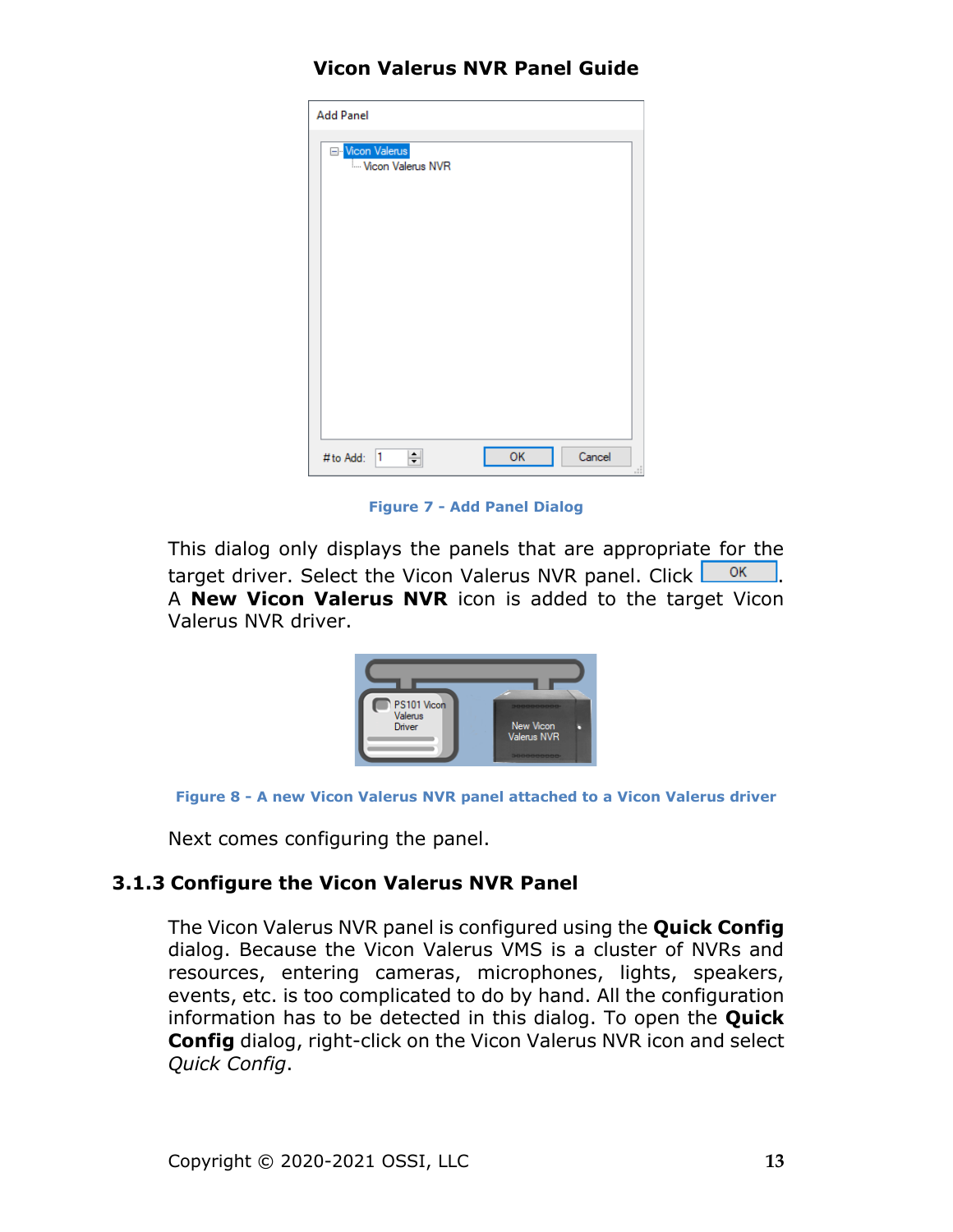| Configure New Vicon Valerus NVR | ×                                            |
|---------------------------------|----------------------------------------------|
|                                 | Connection Info                              |
| New Vicon Valerus NVR<br>Name:  | Address:                                     |
|                                 | ÷<br>80<br>$SSL: \square$<br>Port:           |
| <b>Auto Detect</b>              | Username:                                    |
|                                 | Password:                                    |
| Resources:                      | Resource Info                                |
|                                 | Name:                                        |
|                                 | Resource ID:                                 |
|                                 | Unknown<br>Type:<br>$\overline{\phantom{a}}$ |
|                                 | PTZ Enabled:                                 |
|                                 | <b>Properties:</b>                           |
|                                 | Name<br>Value                                |
|                                 |                                              |
|                                 |                                              |
|                                 |                                              |
|                                 |                                              |
|                                 |                                              |
|                                 |                                              |
|                                 |                                              |
|                                 |                                              |
|                                 | Apply<br>OK<br>Cancel                        |

**Figure 9 – Vicon Valerus NVR Panel Quick Config Dialog**

Change the **Name** to describe its use or location. In our example, it is the video system for PS101.

Set the **Address** to the IP address or host name of the Vicon Valerus VMS computer to which the software will connect.

Set the **Port** if the panel is configured for a different port than the default. Also check **SSL** if a secure connection is required.

Supply the **Username** and **Password** that Intelli-Site will use to login to the panel. Then click  $\Box$  Apply  $\Box$ . This saves the information.

Now click **Auto Detect** . Intelli-Site connects to the Valerus Application Server and acquires all the pertinent information as configured in the Valerus VMS.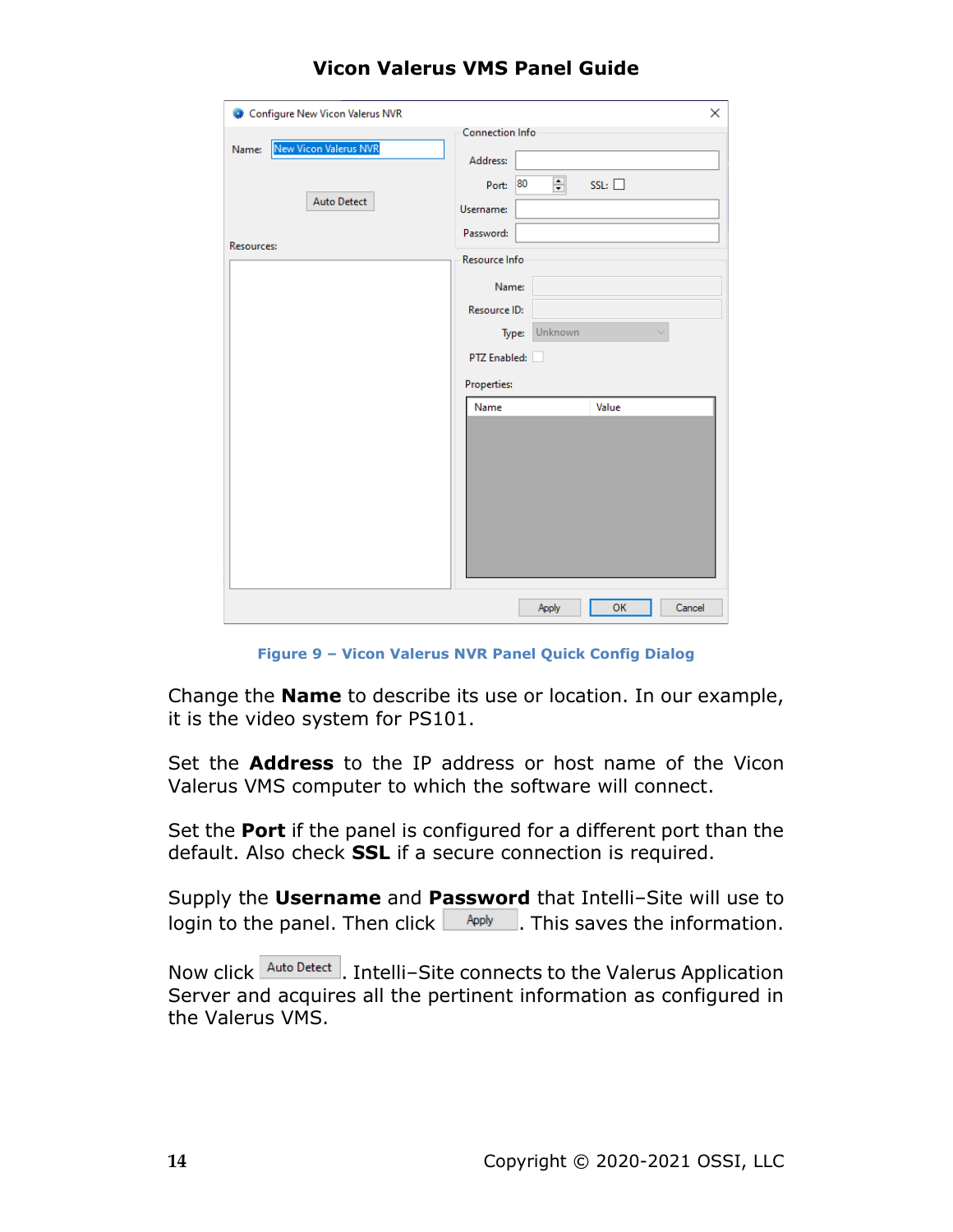| Configure New Vicon Valerus NVR                                        |                                | X                                                   |
|------------------------------------------------------------------------|--------------------------------|-----------------------------------------------------|
| <b>PS101 Vicon Valerus VMS</b><br>Name:                                | <b>Connection Info</b>         |                                                     |
| <b>Auto Detect</b>                                                     | <b>Address:</b><br>80<br>Port: | 192.168.12.122<br>≑<br>$SSL: \Box$                  |
|                                                                        | Username:<br>Password:         | admin<br>****                                       |
| Resources:                                                             | <b>Resource Info</b>           |                                                     |
| □ Working Cameras<br>Vivotek - VS8100 ONVIF<br>- pelco - P1220 - ONVIF | Name:                          | Vivotek - VS8100 ONVIE                              |
| Amcrest ProHD Camera<br>Amcrest ProHD Mic                              | Resource ID:<br>Type:          | 222bab3d-7f9f-4553-a578-3528ee24a8d7<br>VideoSource |
| <b>E. UNGROUPED</b><br>-192.168.12.121 Mic                             | PT7 Fnabled:                   |                                                     |
| -192.168.12.121_Relay_1<br>192.168.12.121_Relay_2                      | Properties:                    |                                                     |
| 192.168.12.124_DigitalInput                                            | Name                           | Value                                               |
| 192.168.12.124_Relay                                                   | <b>Deviceld</b>                | 18b683ca-1a81-4594-a6                               |
| - 192.168.12.84_DigitalInput_1<br>- 192.168.12.84 DigitalInput 2       | <b>Enabled</b>                 | True                                                |
| 192.168.12.84_DigitalInput_3                                           | Nvrld                          | 9fa313b8-890d-4938-8f6                              |
| - 192.168.12.84_DigitalInput_4                                         | Permissions                    | ViewResource Live Play                              |
| 192.168.12.84 Mic                                                      | SecuredStreaming               | False                                               |
| 192.168.12.84_Relay<br>-192.168.12.97 Mic                              | StreamID <sub>1</sub>          | ff5121b2-555c-4f3b-b43                              |
| Samsung Techwin SND-5080                                               | StreamID <sub>2</sub>          | c3a285bd-9c3c-4125-80                               |
|                                                                        | Visible                        | True                                                |
|                                                                        |                                | ОΚ<br>Cancel<br>Apply                               |

**Figure 10 - Quick Config dialog after Auto Detect**

Click  $\frac{OK}{A}$  to save the data and close the dialog.

*Note: For more information on all of the fields and properties of an Vicon Valerus NVR panel, see [Vicon Valerus NVR](#page-22-2) Panel Node.*

#### <span id="page-14-0"></span>**3.1.4 Enable the Vicon Valerus Driver**

At this point, the Vicon Valerus NVR panel and the Vicon Valerus driver are configured, but the driver is not online. A quick way to know this is that the communication indicator is grey.



**Figure 11 – Disabled Vicon Valerus Driver**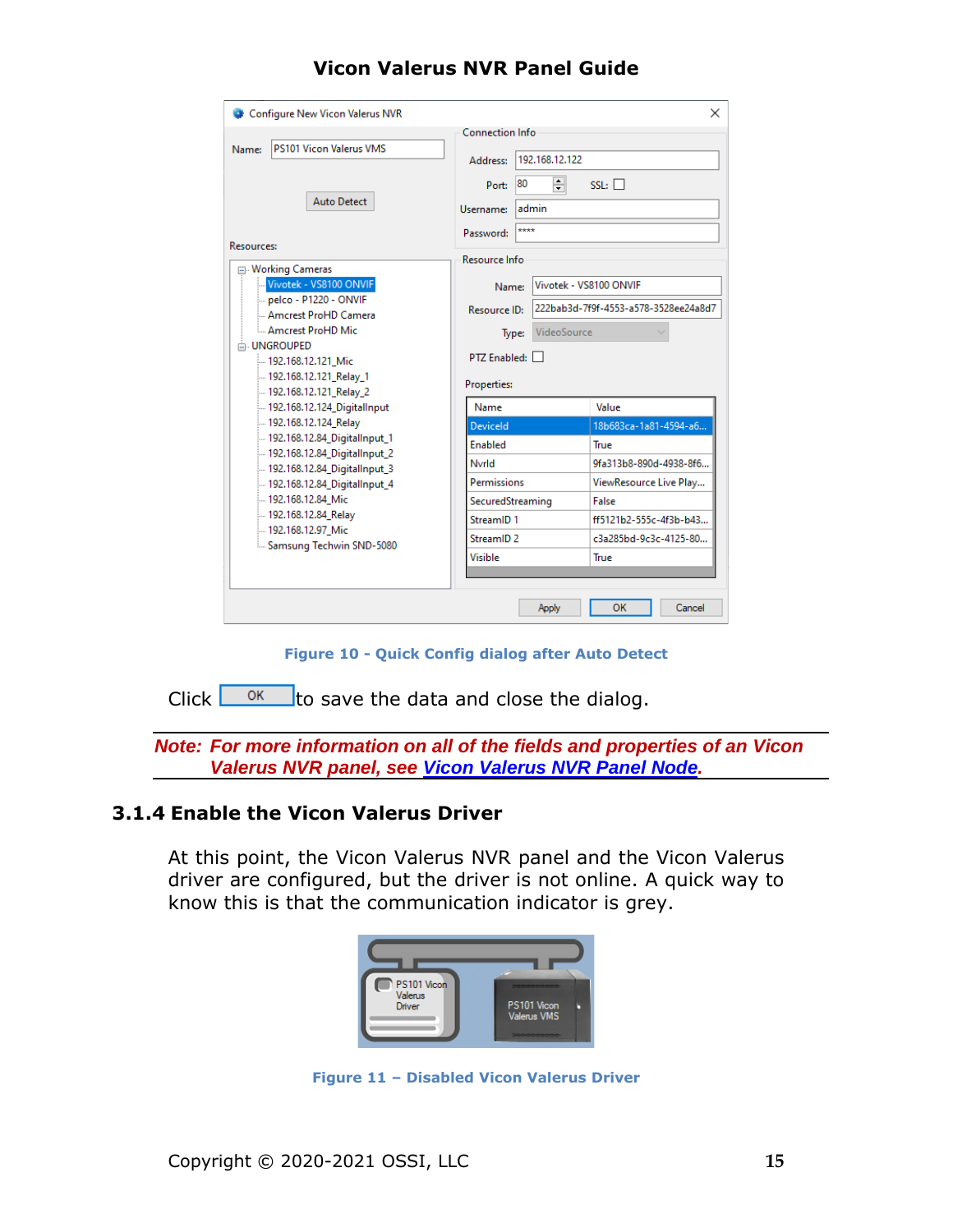Right-click on the driver to open the context menu; select *Enable Driver*. The communications indicator will change color to green when it's online.



**Figure 12 - Enabled Vicon Valerus Driver**

If the Driver Service is not running or it cannot connect with the panel, the communication indicator for the panel will be red. This does not affect video streaming, either live or playback, but it will keep the Engine from receiving any event notifications.



**Figure 13 - Enabled Vicon Valerus Driver that is communicating with the Driver Service but NOT the panel**

Congratulations! The Vicon Valerus NVR is integrated and ready to use in screen design for **Live View**. Screen design occurs in **Design View**. Also, each of the cameras can be used in **Video View**.

*Note: Video View must be enabled in the user properties dialog for each user that needs access to it.*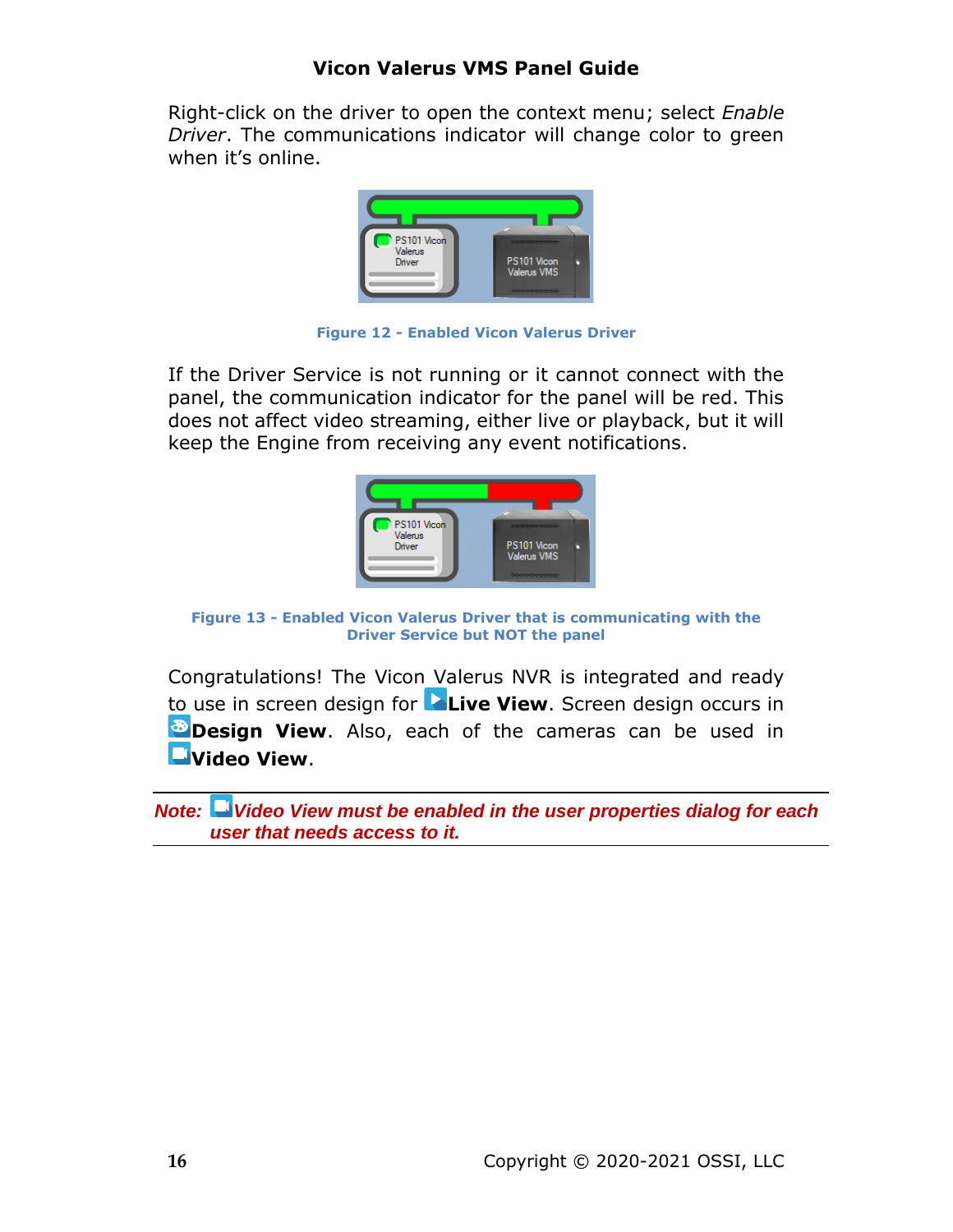## <span id="page-16-0"></span>**4 Video View**

Most facilities will use video displays in **Live View**, but occasionally it may be required to go directly to a camera or to compare several streams or recordings. **Video View** is a quick way to access any camera in the system.

The following discusses enabling Video View and then using the video display.

## <span id="page-16-1"></span>*4.1 Enabling Video View*

Because this **Video View** is not usually required, it must be enabled in the user properties.

| <b>Properties</b>                                                                     | <b>Conditional Logon</b>                                                                                                                                                                 |              |                                                                                     |                                                |                                      |                                                             |        |
|---------------------------------------------------------------------------------------|------------------------------------------------------------------------------------------------------------------------------------------------------------------------------------------|--------------|-------------------------------------------------------------------------------------|------------------------------------------------|--------------------------------------|-------------------------------------------------------------|--------|
| <b>User Name:</b>                                                                     | master                                                                                                                                                                                   |              | User Level:                                                                         | <b>All Access</b>                              |                                      | ID:                                                         | 396    |
| Password:                                                                             |                                                                                                                                                                                          |              | Notes:                                                                              |                                                |                                      |                                                             |        |
| <b>User Type:</b>                                                                     |                                                                                                                                                                                          | $\checkmark$ |                                                                                     |                                                |                                      |                                                             |        |
| <b>User View Options</b>                                                              |                                                                                                                                                                                          |              |                                                                                     |                                                |                                      |                                                             |        |
| <b>E</b> Design View<br>√ Exit<br>MLive View<br>Video View<br><b>Card Data Pages:</b> | √Documentation View<br><b>E</b> - <i>D</i> Hardware Management View<br>Reports View<br><b>E</b> - RFID Management View<br>in √Scheduled Events View<br>[206] Card Data Screens\Card Data | ۸            | <b>Window Options</b><br>Title Bar: $\nabla$<br>Position:<br><b>Default Options</b> | Top<br>Default View:<br><b>Initial Screen:</b> | $Sizeable: \Box$<br><b>Live View</b> | Fixed Application Bar:<br>[326] Default Screen Group\LeadIn |        |
| <b>Tag Data Pages:</b>                                                                |                                                                                                                                                                                          |              |                                                                                     | User Mask:                                     |                                      |                                                             |        |
|                                                                                       | [333] Tag Data Screens\Tag Data                                                                                                                                                          |              |                                                                                     | Voice:                                         |                                      |                                                             |        |
|                                                                                       | <b>Information Manager Options</b>                                                                                                                                                       |              | <b>User Logon Points</b>                                                            |                                                |                                      |                                                             |        |
| Visible: $\nabla$                                                                     |                                                                                                                                                                                          |              |                                                                                     | Logon Card: 0                                  |                                      |                                                             |        |
| Layout:                                                                               | [173] Default                                                                                                                                                                            |              |                                                                                     | <b>Logon Point:</b>                            |                                      |                                                             |        |
| $\overline{0}$<br>Height:                                                             | ÷                                                                                                                                                                                        |              |                                                                                     | <b>Force Logoff Point:</b>                     |                                      |                                                             |        |
|                                                                                       |                                                                                                                                                                                          |              |                                                                                     |                                                |                                      | OK                                                          | Cancel |

*Note: Remember to logout and login again after changing the user properties for the current account for them to go into effect.*

## <span id="page-16-2"></span>*4.2 The Valerus Player ActiveX Control*

The Valerus Player is an ActiveX control that handles most of the playback and PTZ functions. Some of them are not exactly intuitive; others are blatantly obvious.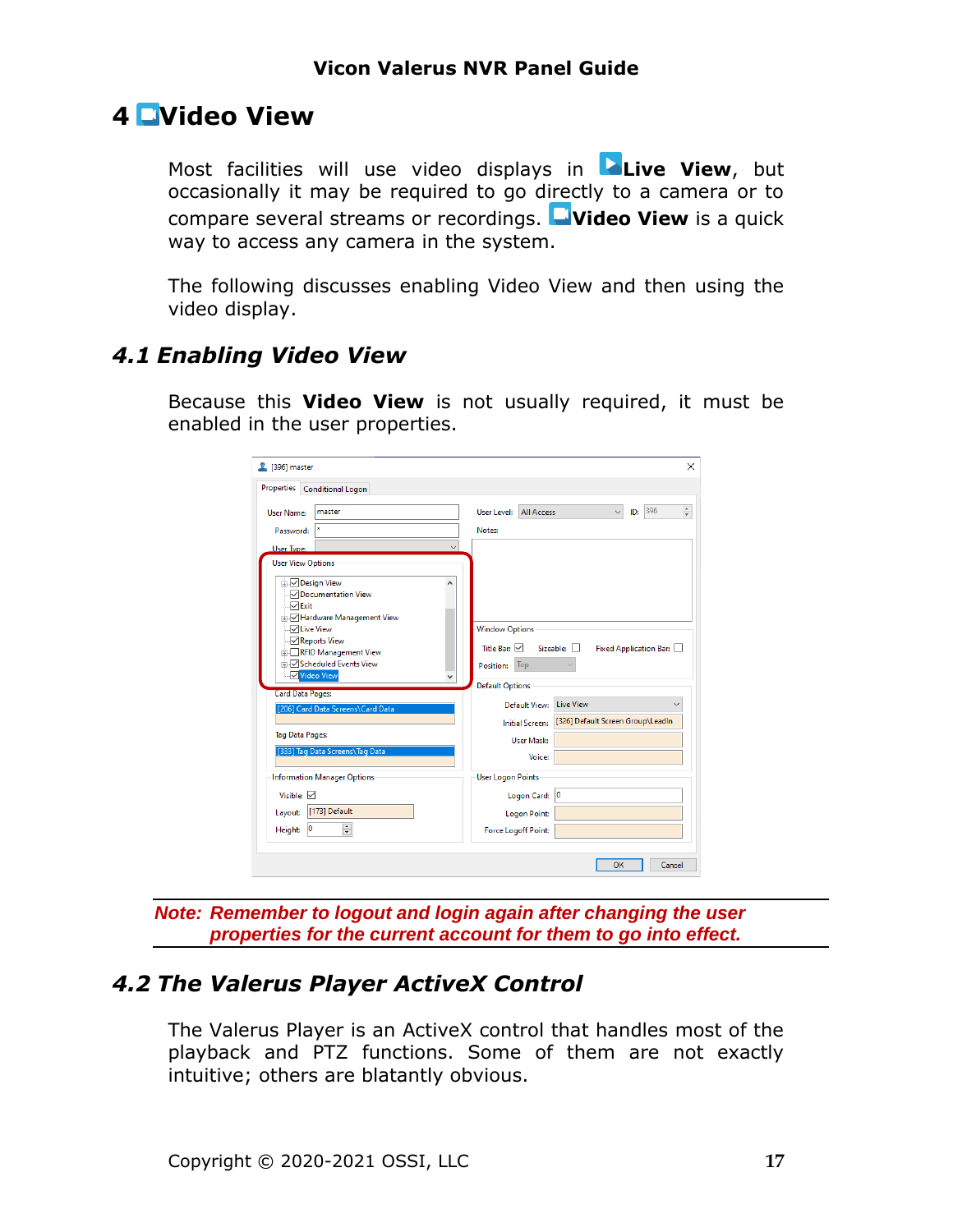After logging in again, select the  $\Box$  icon in the menu. This is **Video View**. (Exciting, isn't it?)

| Intelli-Site - Public School System |                                                                         |                         |        |  |          |      |      |       | $\overline{\phantom{0}}$ | $\Box$   | $\times$ |
|-------------------------------------|-------------------------------------------------------------------------|-------------------------|--------|--|----------|------|------|-------|--------------------------|----------|----------|
|                                     |                                                                         |                         |        |  |          |      |      |       |                          |          |          |
|                                     |                                                                         |                         |        |  |          |      |      |       |                          |          |          |
|                                     |                                                                         |                         |        |  |          |      |      |       |                          |          |          |
|                                     |                                                                         |                         |        |  |          |      |      |       |                          |          |          |
|                                     |                                                                         |                         |        |  |          |      |      |       |                          |          |          |
|                                     |                                                                         |                         |        |  |          |      |      |       |                          |          |          |
|                                     |                                                                         |                         |        |  |          |      |      |       |                          |          |          |
|                                     |                                                                         |                         |        |  |          |      |      |       |                          |          |          |
|                                     |                                                                         |                         |        |  |          |      |      |       |                          |          |          |
|                                     |                                                                         |                         |        |  |          |      |      |       |                          |          |          |
|                                     |                                                                         |                         |        |  |          |      |      |       |                          |          |          |
|                                     |                                                                         |                         |        |  |          |      |      |       |                          |          |          |
|                                     |                                                                         |                         |        |  |          |      |      |       |                          |          |          |
|                                     |                                                                         |                         |        |  |          |      |      |       |                          |          |          |
|                                     |                                                                         |                         |        |  |          |      |      |       |                          |          |          |
|                                     |                                                                         |                         |        |  |          |      |      |       |                          |          |          |
|                                     |                                                                         |                         |        |  |          |      |      |       |                          |          |          |
|                                     |                                                                         | <b>Alam Description</b> | Status |  | Priority | Date | Time | Count | Card No.                 | Acked By |          |
| Ack                                 | Ack All                                                                 |                         |        |  |          |      |      |       |                          |          |          |
|                                     |                                                                         |                         |        |  |          |      |      |       |                          |          |          |
| Clear                               | Clear All                                                               |                         |        |  |          |      |      |       |                          |          |          |
| Queue Control                       |                                                                         |                         |        |  |          |      |      |       |                          |          |          |
| Menu -                              | License Valid, expires: Wednesday, April 21, 2021 SMA is not valid [11] |                         |        |  |          |      |      |       |                          |          |          |

#### **Figure 14 - Video View**

When the mouse hovers over a video display, the video tool bar appears.

#### **Figure 15 - Video Display tool bar**

 $C$ licking on  $\begin{bmatrix} 1 & 1 \\ 1 & 1 \end{bmatrix}$ , opens the list of available cameras. Some of these cameras have side arrows that lead to the presets. We will get there in a moment. Select a camera.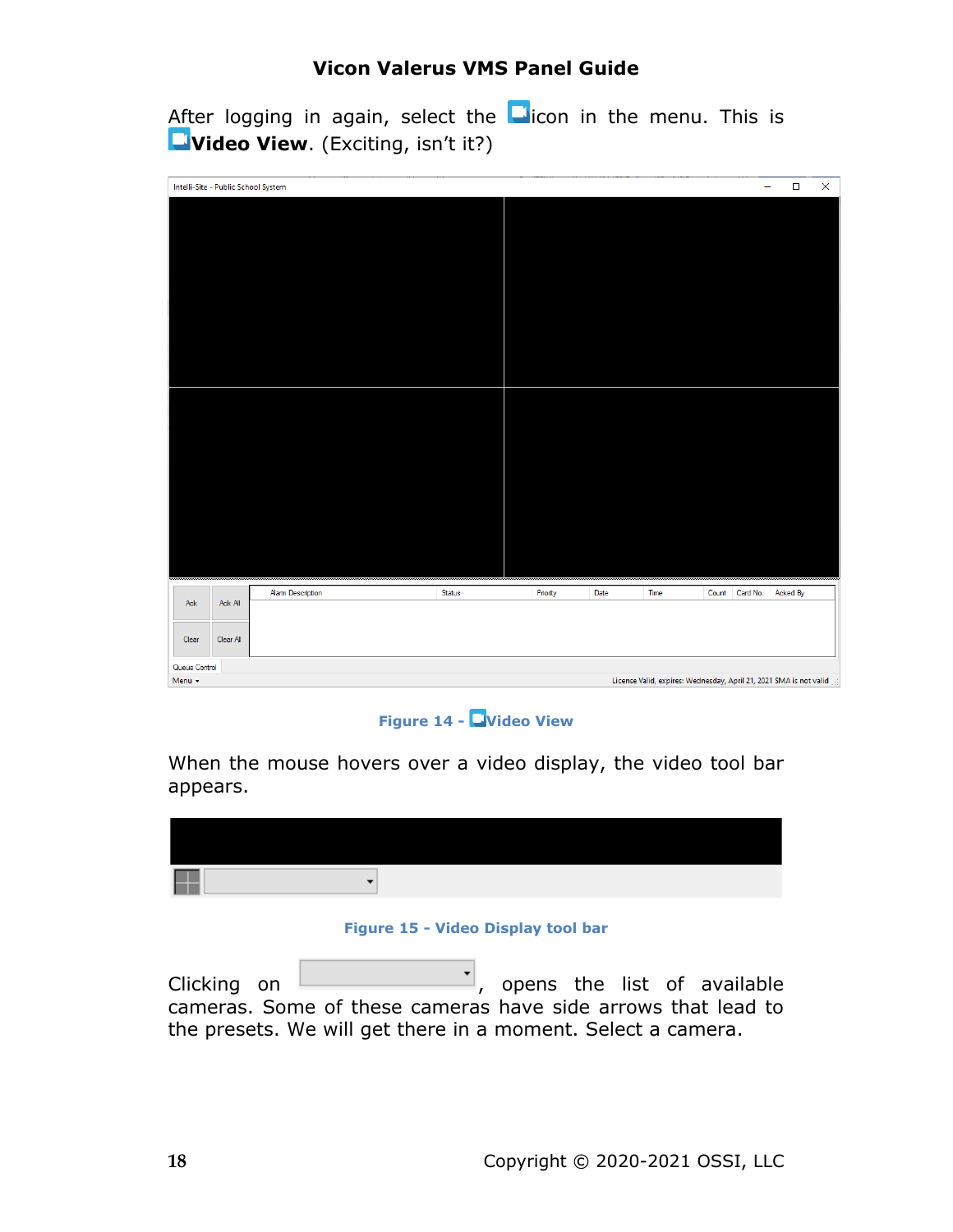

**Figure 16 - Streaming Live Video**

#### <span id="page-18-0"></span>**4.2.1 Playback**

As one can see in the figure above, there is a timeline. If the camera is being recorded, it shows a red line where recorded video is stored. This camera is set up to record 24/7. Click on the timeline to jump to that moment in the record.



**Figure 17 - Playback Mode**

Hover over each of the controls to learn what they are.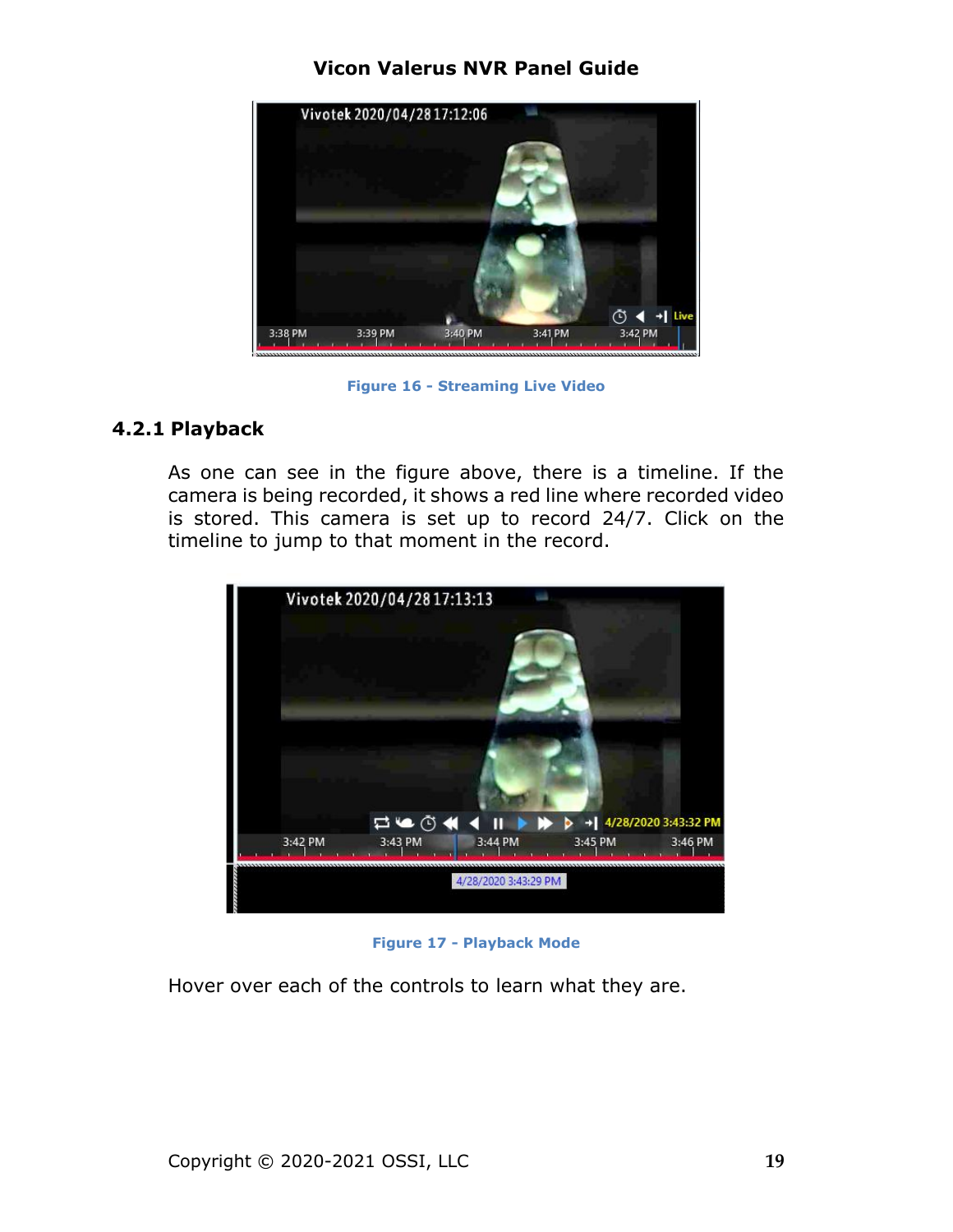#### <span id="page-19-0"></span>**4.2.2 PTZ**

When the camera is a PTZ-capable camera, the camera can be panned, tilted, and zoomed using the mouse within the borders of the video display.

Pan and tilt are controlled by the location of the mouse pointer and the left button.

Zoom is controlled by the mouse wheel. The right button will also zoon in.

#### <span id="page-19-1"></span>**4.2.3 Presets**

The presets of a camera, if any, are loaded during auto-detect. They are listed in a side menu in the camera selection list. To go to a preset, select the preset from the menu. A Go to Preset command is sent to the camera. For one to see this, it helps if one is already streaming video from the targeted camera.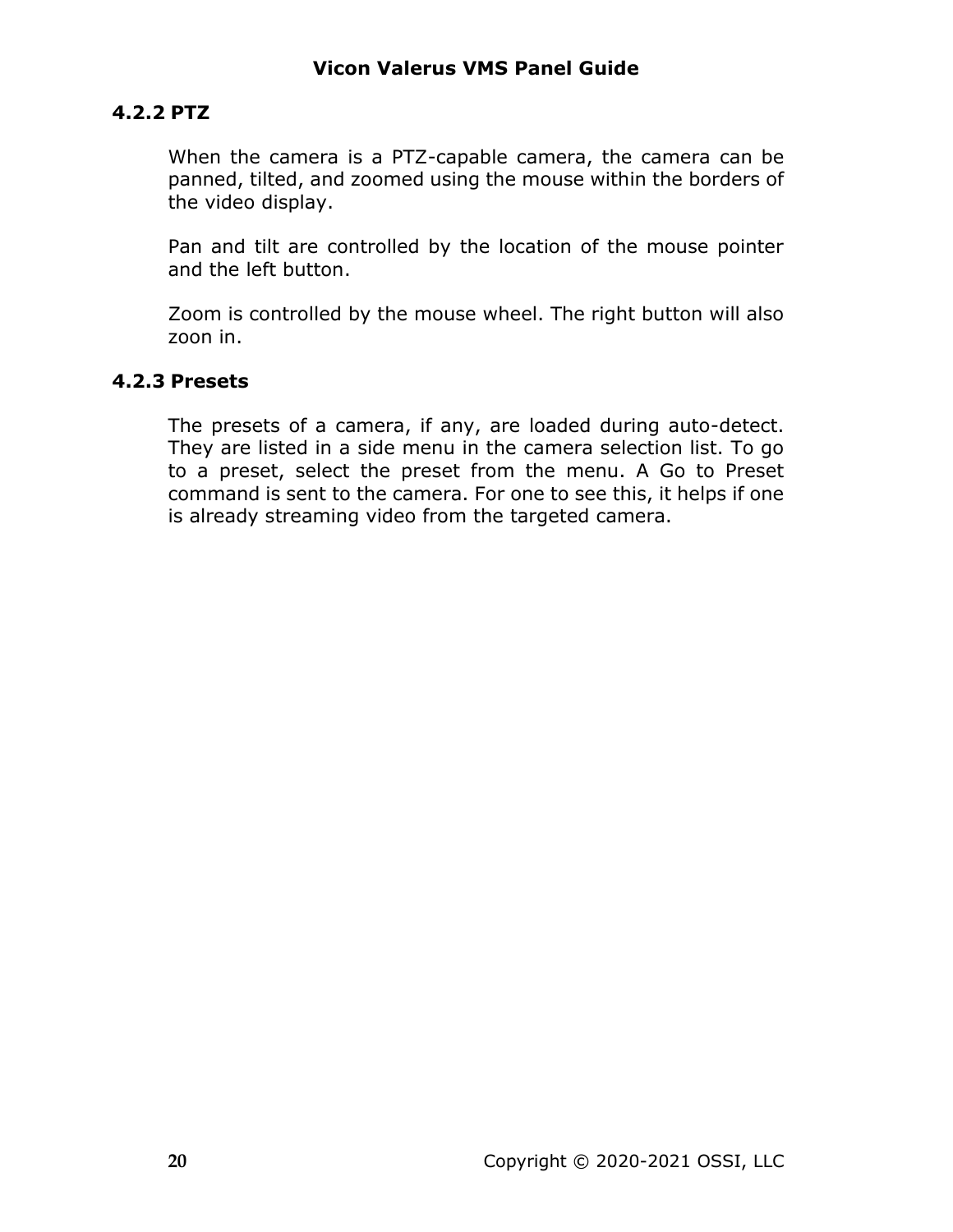# <span id="page-20-0"></span>**5 Design View**

**Design View** is the home of the Project Node Tree and the place where screens and screen objects are programmed. The following sections explain the Vicon Valerus driver node properties, the Vicon Valerus NVR node properties, and screen object programming especially the video display screen object.

## <span id="page-20-2"></span><span id="page-20-1"></span>*5.1 Vicon Valerus Driver Node*

The Vicon Valerus driver node is found by expanding **Setup->Computer Setup->Drivers**.



**Figure 18 - Vicon Valerus Driver node in the Project Node Tree**

Right-click on the driver node and select *Properties* to open the properties dialog.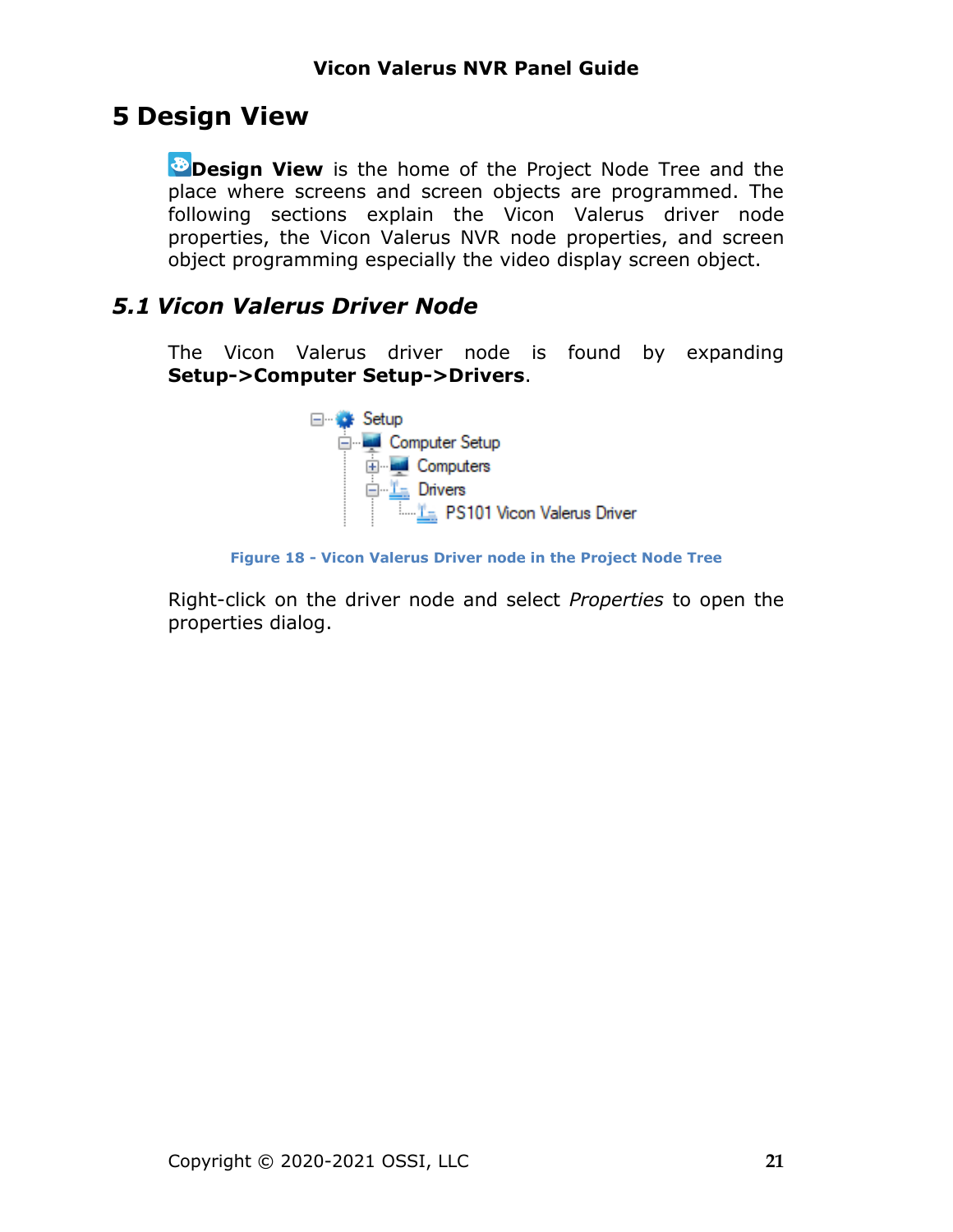|                    | I [1170] PS101 Vicon Valerus Driver |                  | ×                                   |
|--------------------|-------------------------------------|------------------|-------------------------------------|
| Properties         |                                     |                  |                                     |
| Name:              | <b>PS101 Vicon Valerus Driver</b>   |                  | 1170<br>$\frac{1}{\sqrt{2}}$<br>ID: |
| User Level:        | <b>All Access</b>                   |                  |                                     |
| Notes:             |                                     |                  |                                     |
|                    |                                     |                  |                                     |
|                    |                                     |                  |                                     |
| Enabled: $\nabla$  |                                     |                  |                                     |
|                    | Default Retry Start Delay: ☑        |                  |                                     |
|                    | ÷<br>15<br>Retry Start Delay:       |                  |                                     |
|                    |                                     |                  |                                     |
| <b>Panel List:</b> |                                     | Computer List:   |                                     |
|                    | [1171] PS101 Vicon Valerus VMS      | [4] LORI-DESKTOP |                                     |
|                    |                                     |                  | OK<br>Cancel                        |
|                    |                                     |                  |                                     |

**Figure 19 - Vicon Valerus Driver properties dialog**

**Name –** edit box; the name for the node; the name does not have to be unique

**ID –** numeric (disabled); the unique identifier of this node; generated by Intelli-Site

**User Level -** drop-down menu (default: All Access); the User Level a user must possess to open the properties for this node

**Notes –** multiline edit box; any notes the user may have for the node

**Enabled –** check box; when checked the driver is enabled

**Default Retry Start Delay –** checkbox (default: checked); if the driver did not connect, pause before attempting to connect again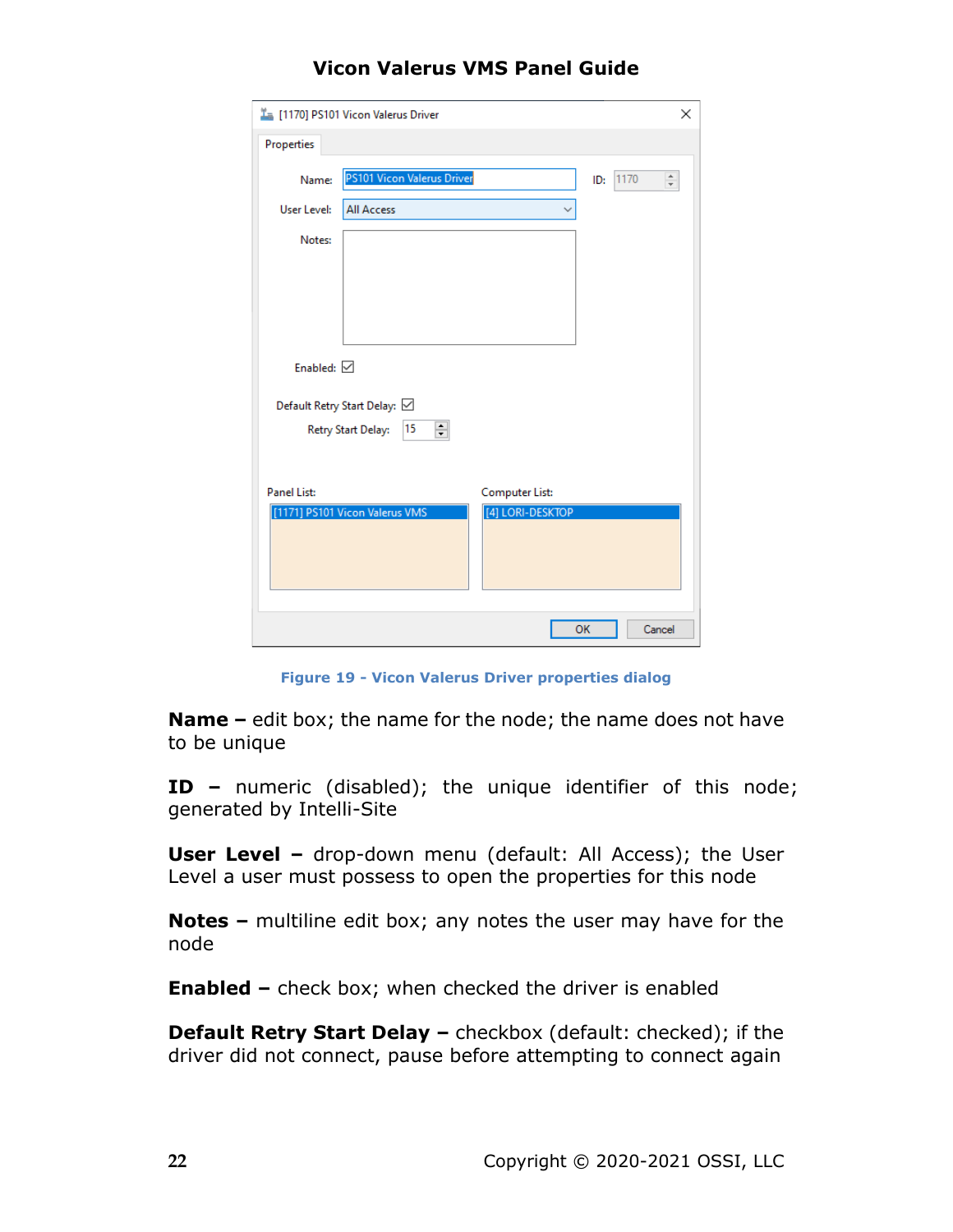**Retry Start Delay –** numeric (default: 15); number of seconds to wait between retries on connection attempts

**Panel List**- drop box; the Vicon Valerus NVR nodes attached to this driver

**Computer List** – drop box (default: the computer on which the Engine is running); the computer node on which this driver is running

## <span id="page-22-2"></span><span id="page-22-0"></span>*5.2 Vicon Valerus NVR Panel Node*

The Vicon Valerus NVR panel node is found by expanding **System Layout** then the Site and Area to which the Vicon Valerus NVR panel was added in **Alendware Management View**. In the example below, the panel was added to the site **Corporate Headquarters** and the area **Area**.



**Figure 20 - The Vicon Valerus NVR panel node in the Project Node Tree**

The Vicon Valerus NVR panel node is the root node for the panel. The following sections will explain:

- The properties of the Vicon Valerus NVR panel node
- The configuration of the Vicon Valerus NVR panel (a.k.a. **Quick Config**)
- The child nodes of the Vicon Valerus NVR panel

#### **5.2.1 Vicon Valerus NVR Panel Node Properties**

<span id="page-22-1"></span>Right-click on the Vicon Valerus NVR panel node to open the properties. Some of these fields are better managed on the Quick Config dialog. Others are only found here. These fields are not part of the day to day running of the system.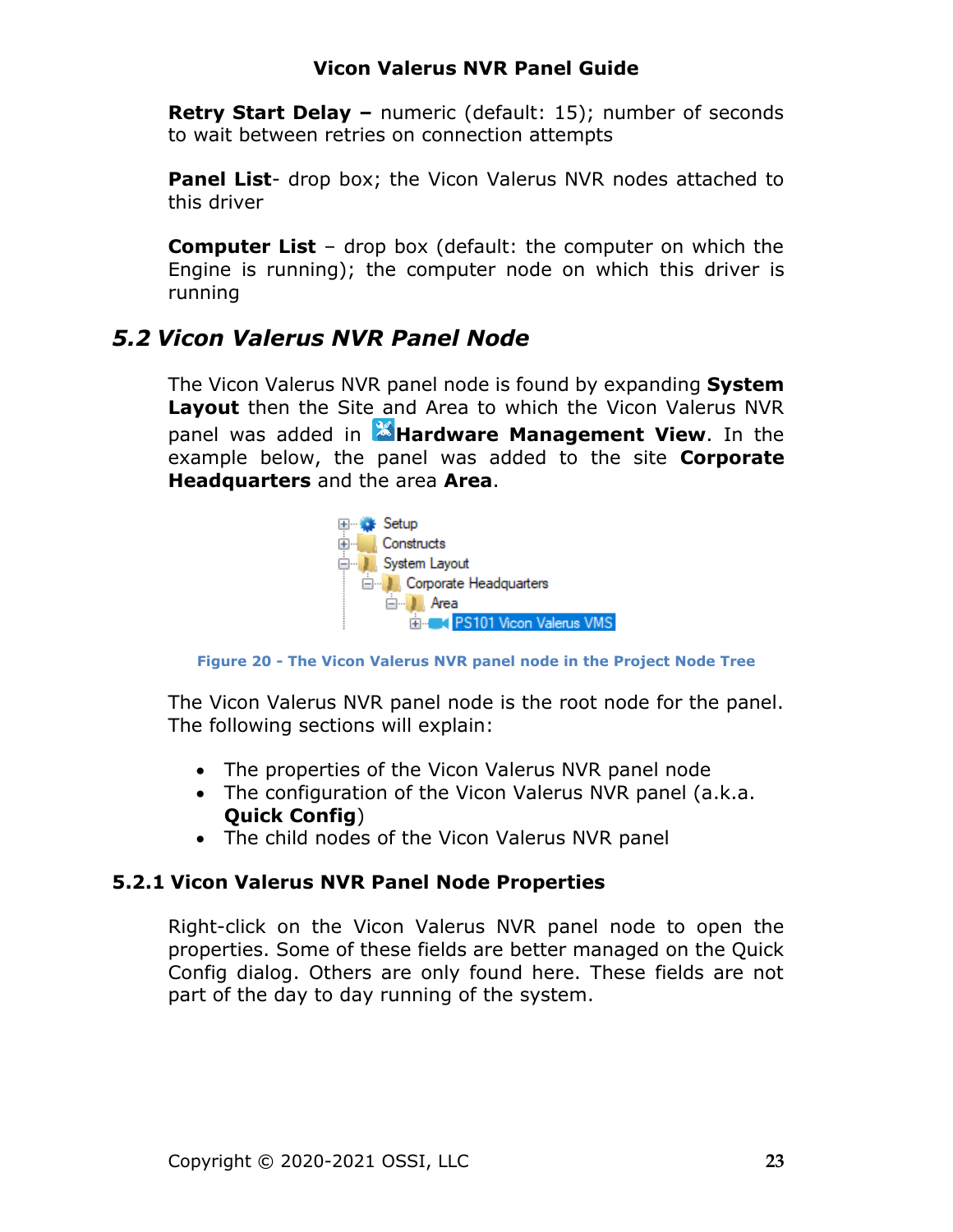|             | 1171] PS101 Vicon Valerus VMS | ×                |
|-------------|-------------------------------|------------------|
| Properties  |                               |                  |
| Name:       | PS101 Vicon Valerus VMS       | ÷<br>1171<br>ID: |
| User Level: | <b>All Access</b><br>∨        |                  |
| Notes:      |                               |                  |
|             |                               |                  |
|             |                               |                  |
|             |                               |                  |
|             |                               |                  |
|             | Virtual: Virtual Point:       |                  |
| Address:    | 192.168.12.122                |                  |
| Port: 80    | $\div$<br>SSL:                |                  |
| Username:   | admin                         |                  |
| Password:   | ****                          |                  |
|             |                               |                  |
|             |                               |                  |
|             | OK                            | Cancel           |

**Figure 21 - Vicon Valerus NVR node properties dialog**

**Name –** edit box; the name for the node; the name doesn't have to be unique

**ID –** numeric (disabled); the unique identifier of this node; generated by Intelli-Site

**User Level –** drop-down menu (default: All Access); the User Level a user must possess to open the properties for this node

**Notes –** multiline edit box; any notes the user may have for the node

**Virtual** – check box; when checked the panel is virtualized, allowing the driver to be brought online without having the physical panel available

**Virtual Point** – drop box; this I/O Point will be set when the panel is virtualized, clear when it is not

**Address** – edit text; the IP address or host name of the Vicon Valerus NVR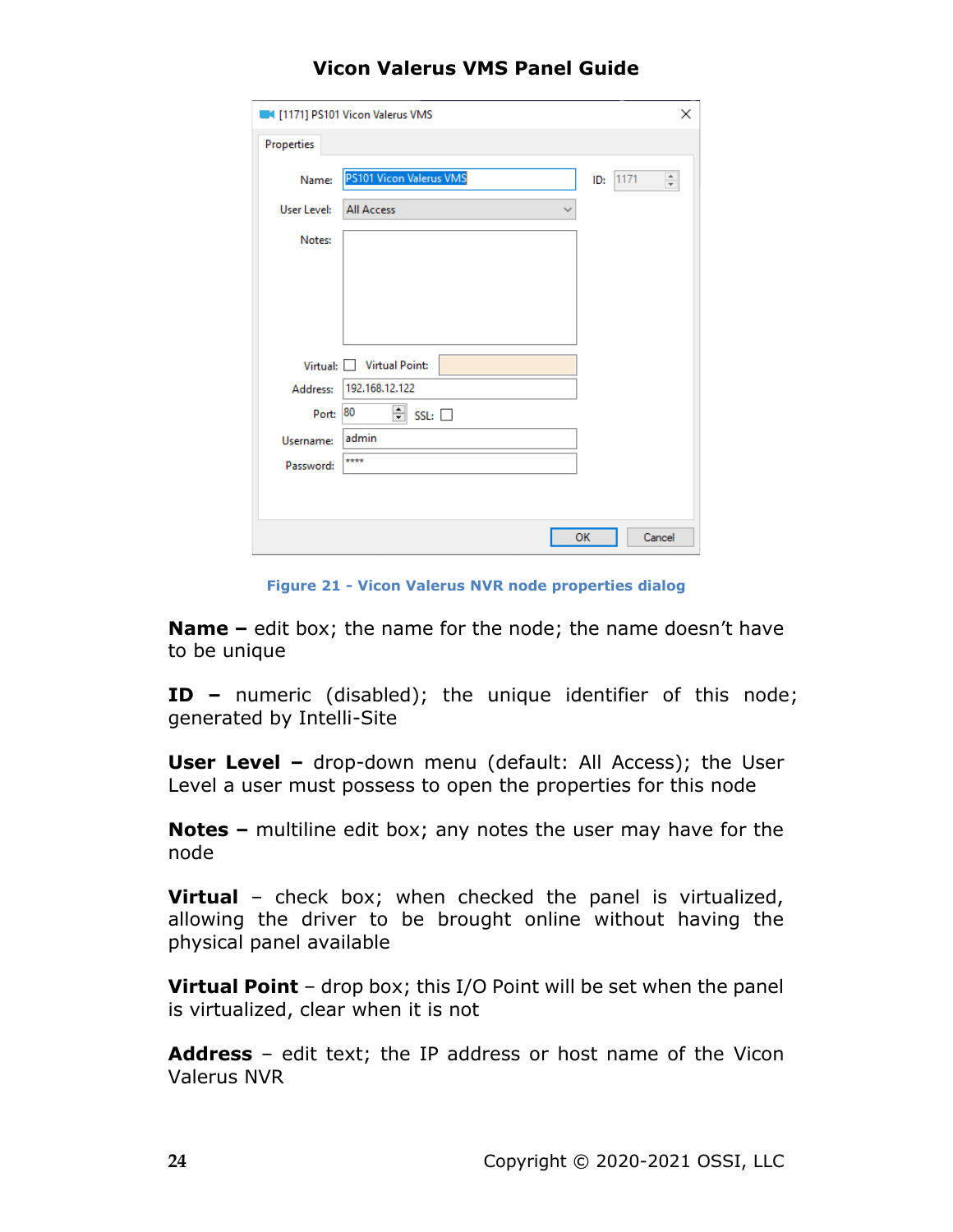**Port** – numeric; the TCP port to use when connecting to the panel

**SSL** – checkbox; when checked, all communication with the panel will be through secure sockets

**Username** – edit text; the username credential for logging in to the panel

**Password** – edit text (masked); the password credential for logging in to the panel

#### **5.2.2 Vicon Valerus NVR Panel Quick Config**

<span id="page-24-0"></span>The **Quick Config** dialog is accessible either in **Alena Alena Management View** or in **Design View**. To open the **Quick Config** dialog, right-click on the Vicon Valerus NVR panel node and select *Quick Config*.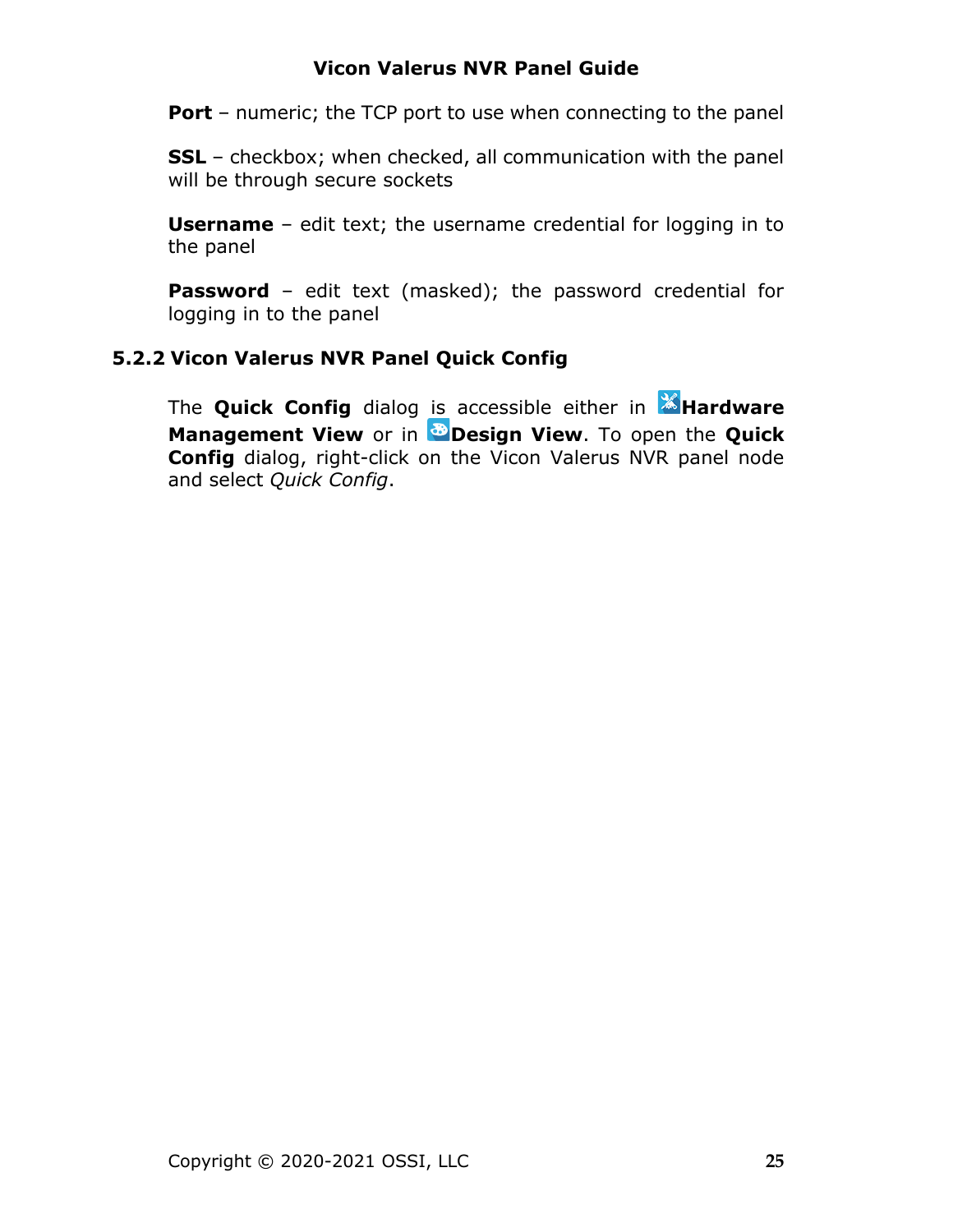| Configure PS101 Vicon Valerus VMS             |                         |                   |                                      | $\times$ |
|-----------------------------------------------|-------------------------|-------------------|--------------------------------------|----------|
|                                               | <b>Connection Info</b>  |                   |                                      |          |
| <b>PS101 Vicon Valerus VMS</b><br>Name:       | Address:                | 192.168.12.122    |                                      |          |
|                                               | 80<br>Port:             | ≑                 | $SSL: \Box$                          |          |
| <b>Auto Detect</b>                            | admin<br>Username:      |                   |                                      |          |
| <b>Resources:</b>                             | ****<br>Password:       |                   |                                      |          |
| Morking Cameras                               | Resource Info           |                   |                                      |          |
| Wivotek - VS8100 ONVIF                        | Name:                   |                   | Amcrest ProHD Camera                 |          |
| pelco - P1220 - ONVIF<br>Amcrest ProHD Camera | Resource ID:            |                   | c07fad9a-f454-4380-b390-dc0aca80d42e |          |
| Amcrest ProHD Mic                             |                         | Type: VideoSource |                                      |          |
| <b>E. UNGROUPED</b>                           | $PTZ$ Enabled: $\nabla$ |                   |                                      |          |
|                                               | <b>Properties:</b>      |                   |                                      |          |
|                                               | Name                    |                   | Value                                |          |
|                                               | <b>Deviceld</b>         |                   | 91e25ed5-91d8-4070-8f.               |          |
|                                               | Enabled                 |                   | True                                 |          |
|                                               | LinkedAudioResource 0   |                   | e86e7a50-8bbc-46eb-98                |          |
|                                               | Nvrld                   |                   | f2f0e416-de81-4ecd-9b.               |          |
|                                               | <b>Permissions</b>      |                   | ViewResource Live Play.              |          |
|                                               | SecuredStreaming        |                   | False                                |          |
|                                               | StreamID <sub>1</sub>   |                   | 9273d3a7-7da2-4970-96                |          |
|                                               | StreamID <sub>2</sub>   |                   | 482f746d-11f6-43ea-927 V             |          |
|                                               | ∢                       |                   |                                      | Y.       |
|                                               |                         | Apply             | ОΚ                                   | Cancel   |

**Figure 22 - Vicon Valerus NVR panel Quick Config dialog**

**Name –** edit box; the name of the Vicon Valerus NVR panel; updating this field will change the name of the node

**Address –** numeric; the IP address or host name of the Vicon Valerus NVR panel

**Port** – numeric; the TCP port to use when connecting to the panel

**SSL** – checkbox; when checked, all communication with the panel will be through secure sockets

**Username** – edit text; the username credential for logging in to the panel

**Password** – edit text (masked); the password credential for logging in to the panel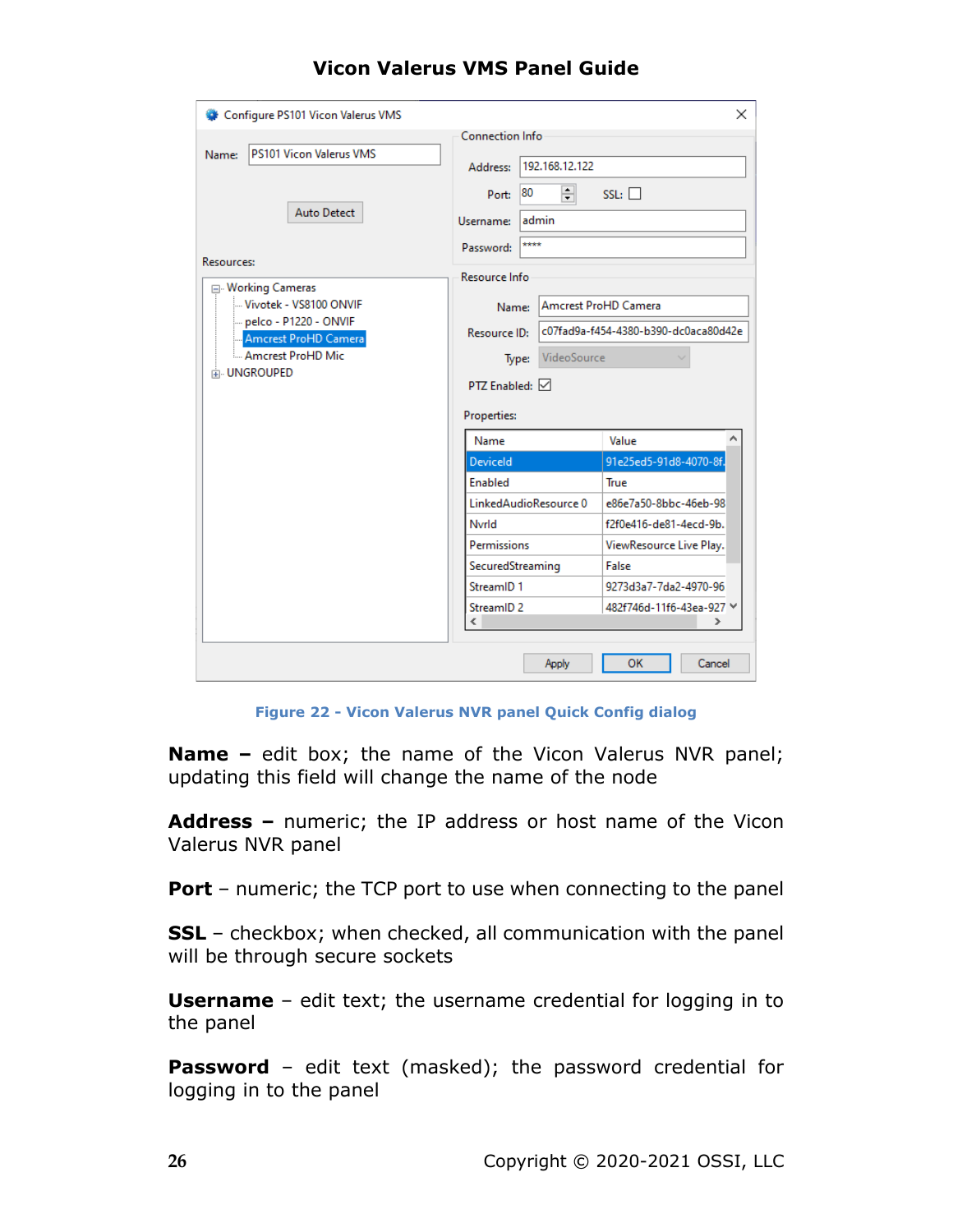Auto Detect - button; click to import the Resources and their data from the Valerus VMS

**Resources** – tree; the discovered resources tree as received from the Valerus VMS; this tree reflects the groups as configured in the Valerus VMS; all configuration must be done in the Valerus VMS then imported via the Auto Detect button

**Resource Info** – group box; the information about the resource

**Name –** edit box; the name of the resource

**Resource ID –** edit box; Do not modify this number! This is the unique identifier for the resource in the Valerus VMS

**Type –** drop-down list; the type of resource

**PTZ Enabled –** checkbox; when checked, the resource is a PTZ camera

**Properties –** table; other information received about the resource

#### **5.2.3 Vicon Valerus NVR Panel Child Nodes**

<span id="page-26-0"></span>There are two child nodes: **Resources** and **Alarms**.



The **Resources** are the cameras, mics, relays, speakers, etc. discovered during Auto Detect. The **Alarms** are the events associated with the Valerus VMS as a whole.

#### **5.2.3.1 Resources**

The Resources tree reflects the groups as defined in the Valerus VMS.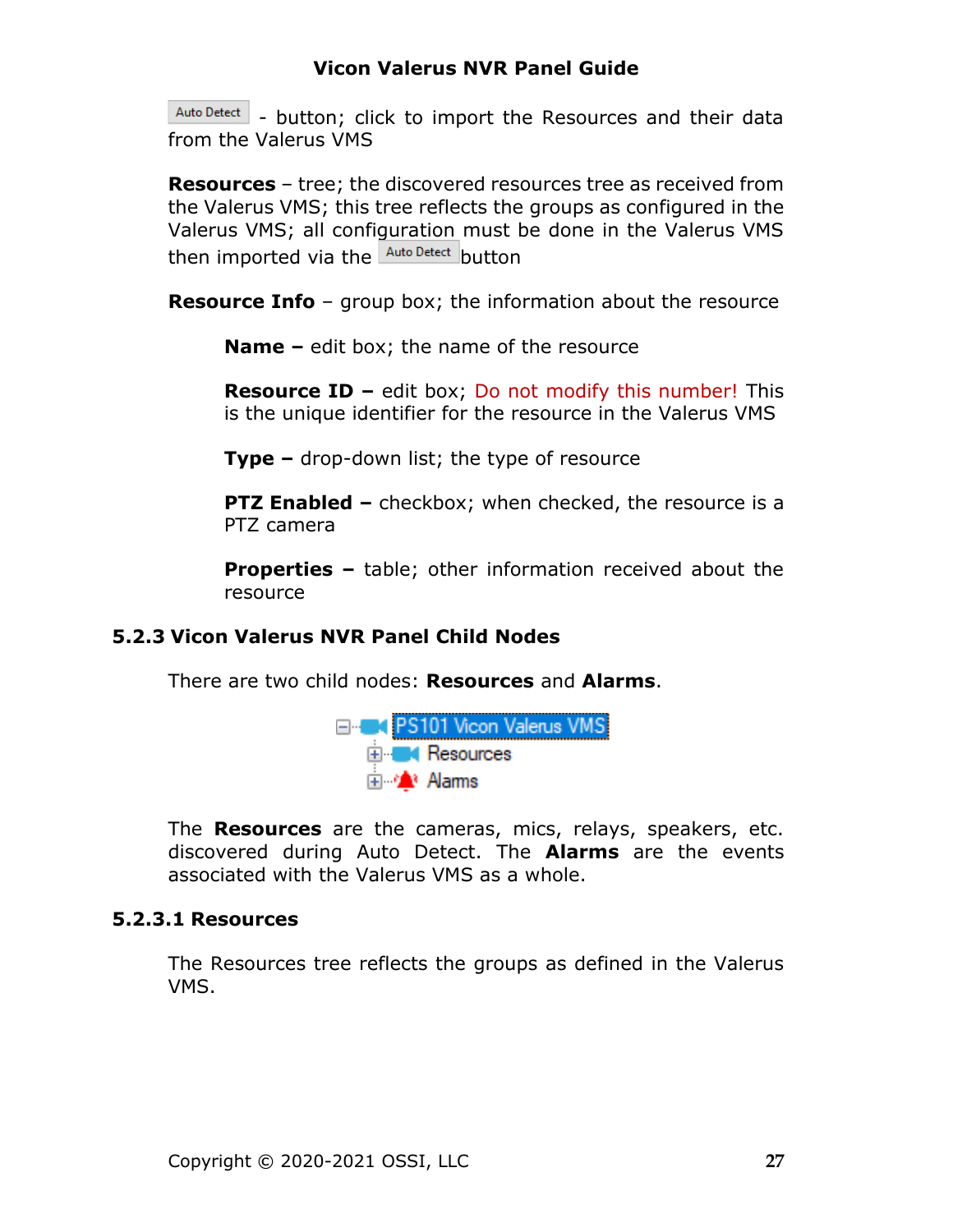

**Figure 23 - Vicon Valerus Resource Groups**

Expanding a group reveals the resources assigned to the group. Expanding a resource reveals the events and alarms that can be monitored. If the resource is a PTZ camera, a **Presets** node is here as well.



**Figure 24 - Resource child nodes**

The events and presets are imported during auto detection. Each node is a GenProtoNode which is an I/O Point with additional information specific to the node.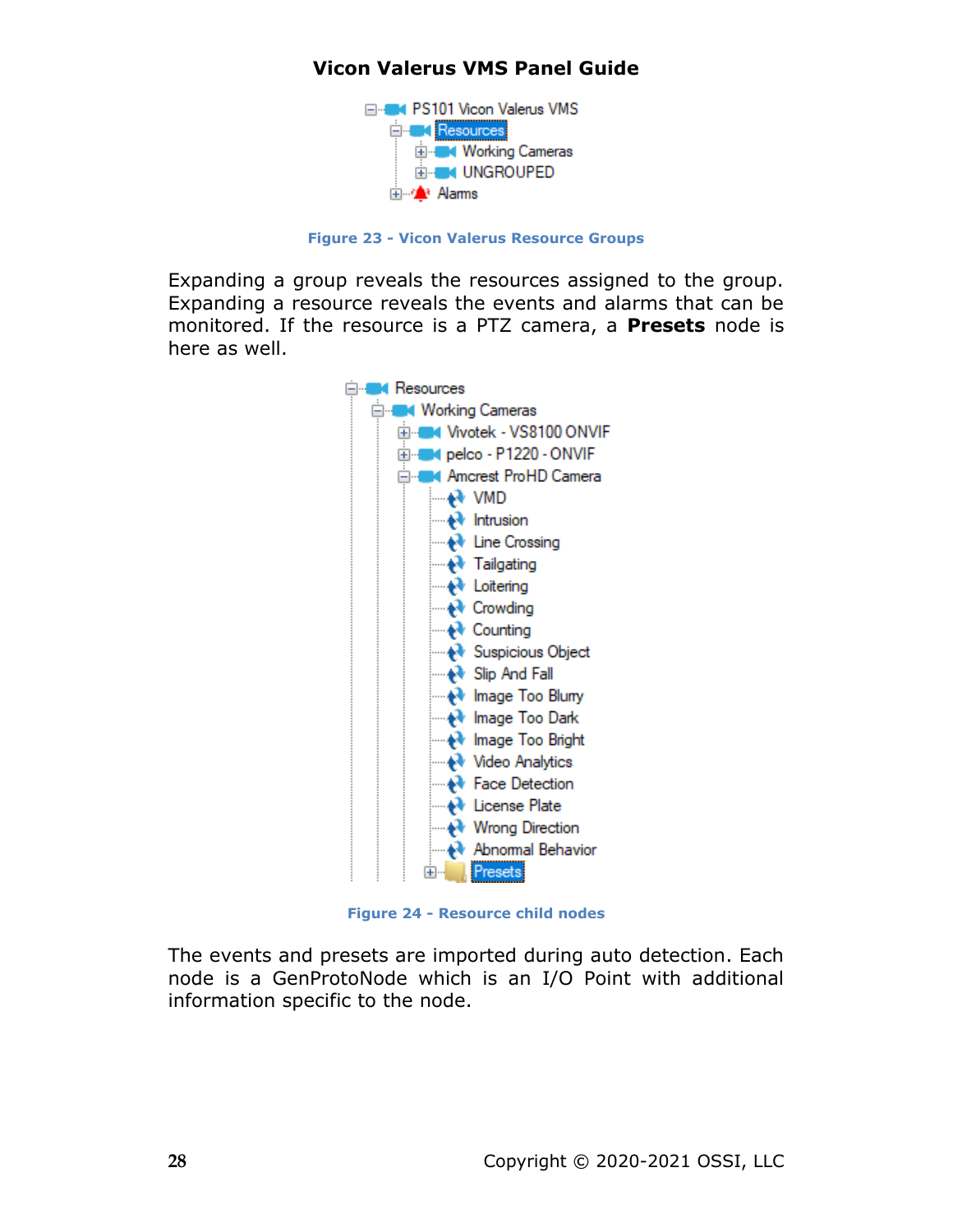|             | 1228] Amcrest ProHD Camera\Image Too Dark         | × |
|-------------|---------------------------------------------------|---|
|             | Properties Operation Alarm Queue Actions          |   |
| Name:       | Image Too Dark<br>$\frac{a}{\tau}$<br>1228<br>ID: |   |
| User Level: | <b>All Access</b><br>$\checkmark$                 |   |
| Notes:      |                                                   |   |
|             |                                                   |   |
|             |                                                   |   |
|             |                                                   |   |
| Address:    | 4012                                              |   |
| Protocol:   |                                                   |   |
| Node Type:  | $\checkmark$<br>IO                                |   |
|             |                                                   |   |
|             |                                                   |   |
|             |                                                   |   |
|             |                                                   |   |
|             |                                                   |   |
|             | OK<br>Cancel                                      |   |

**Figure 25 - An example event node's properties**

**Address** – edit text; the identifier for the Valerus VMS

**Protocol –** edit text; not applicable to Valerus VMS

**Node Type –** drop-down list; the possible types of GenProtoNodes that apply to Vicon Valerus VMS are *IO*, *Camera,*  and *General*

### **5.2.3.2 Alarms**

The alarms for the Vicon Valerus NVR are located under the **Alarms** node. There is only the **Panel Status** alarm unless the Vicon Valerus VMS reports others that were defined within it.



**Figure 26 - Vicon Valerus NVR panel Alarms child nodes**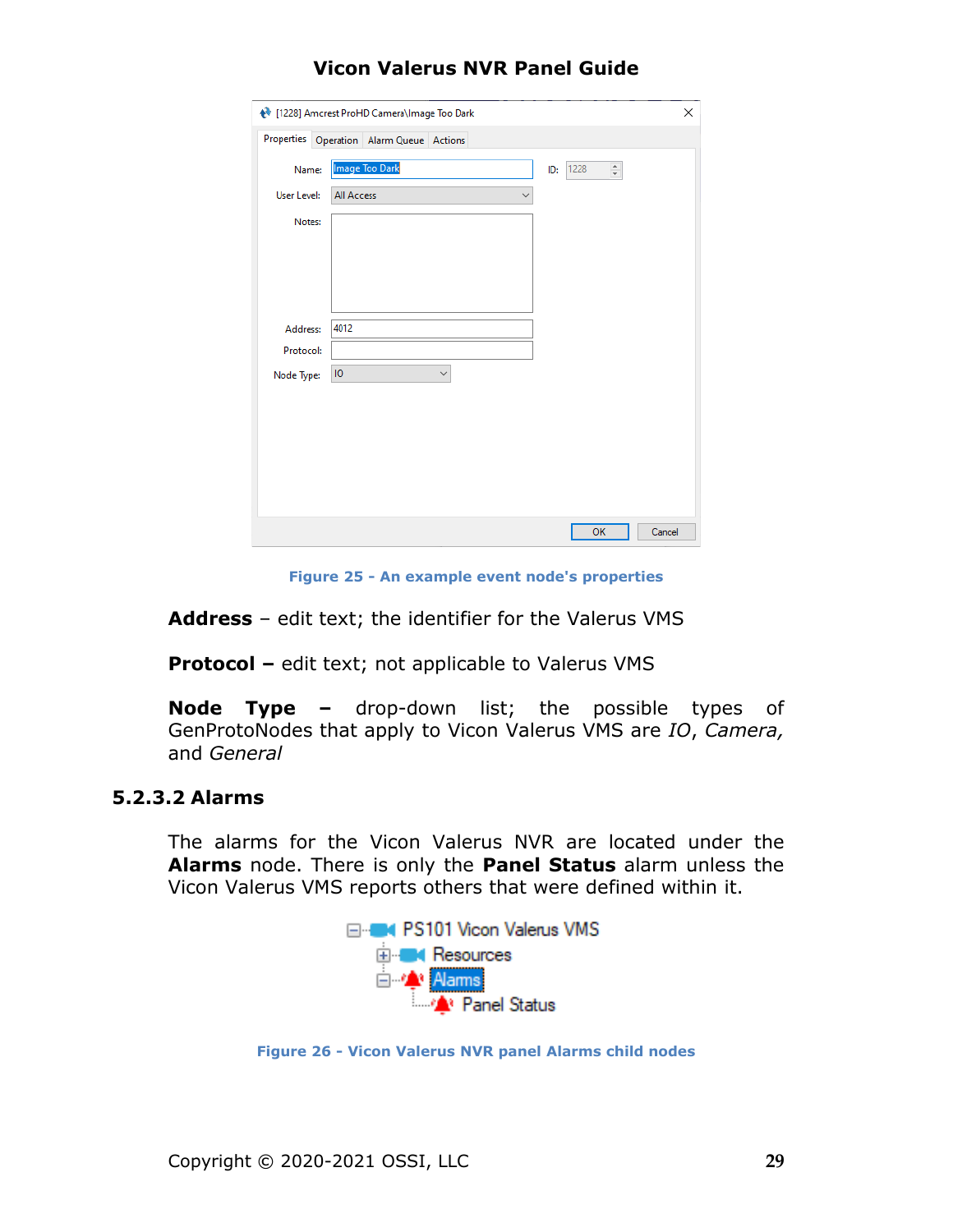The **Panel Status** point is high when the panel is offline (assuming the driver is online, and the panel is not virtualized).

#### <span id="page-29-1"></span><span id="page-29-0"></span>*5.3 Project Programming* **5.3.1 Video Display Screen Object**

The User's Guide explains programming the video display screen object. This section will go over the programming and behavior specific to the Vicon Valerus implementation.

|                        | <b>UM [1323] New Video Display</b> |          |                                          |                                         | X                     |
|------------------------|------------------------------------|----------|------------------------------------------|-----------------------------------------|-----------------------|
| Properties             |                                    |          |                                          |                                         |                       |
| Name:                  | <b>New Video Display</b>           |          | $\frac{a}{\pi}$<br><b>ID:</b> 1323       |                                         |                       |
| <b>User Level:</b>     | <b>All Access</b>                  |          | $\checkmark$                             |                                         |                       |
| Notes:                 |                                    |          | Location<br>$\div$<br>167<br>X Position: | Options<br>One $~\sim$<br># of Cameras: |                       |
|                        |                                    |          | $\div$<br>226<br>Y Position:             | Toolbar Enabled:                        |                       |
|                        |                                    |          | $\div$<br>346<br>Width:                  | Camera Change Allowed:                  |                       |
|                        |                                    |          | $\div$<br>221<br>Height:                 | PTZ Allowed:                            | <b>Select Cameras</b> |
| <b>Configurations:</b> |                                    |          |                                          |                                         |                       |
| <b>Counter Value</b>   |                                    | Camera 1 | Camera 2                                 | Camera 3                                | Camera 4              |
|                        |                                    |          |                                          |                                         |                       |
|                        |                                    |          |                                          |                                         |                       |
|                        |                                    |          |                                          |                                         | Add<br><b>Delete</b>  |

**Figure 27 - Video Display screen object Properties dialog**

The Vicon Valerus implementation uses an ActiveX control provided by Valerus Media Player. Playback and PTZ is handled by this control. The playback timeline is displayed when **Toolbar Enabled** is checked. See section **Playback** for instruction on using the timeline. See section [PTZ](#page-19-0) for instruction on using the PTZ capabilities of the ActiveX control.

#### <span id="page-29-2"></span>**5.3.2 Preset Nodes Programming**

Before sending a preset command, the software must login to the panel. Login occurs when the video display begins streaming from it. This video control must be the live video, the target of the preset command so the software knows to whom to send it. The actual preset command is a single line of programming in an action grid.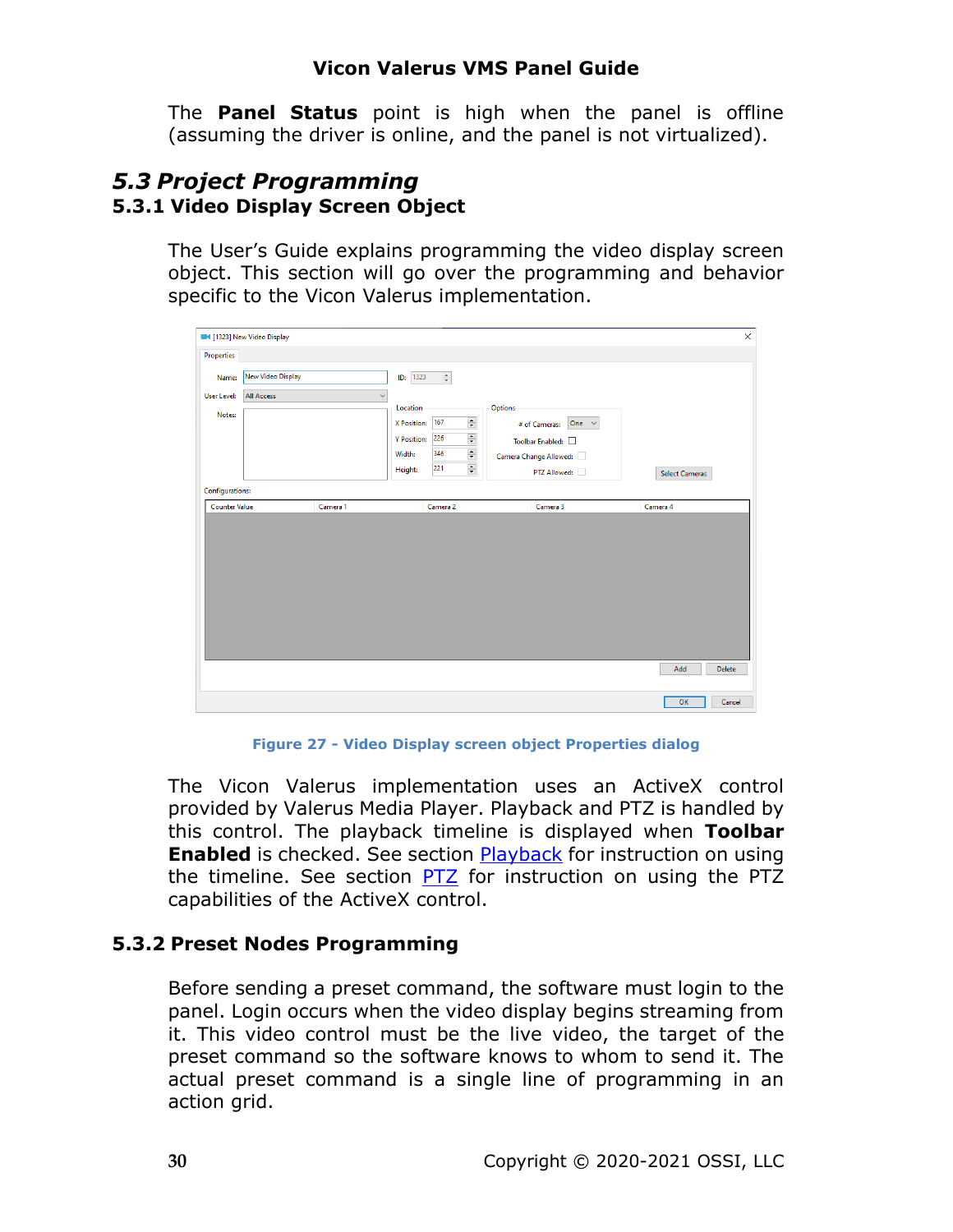**SendCommand** <Preset node>

The following is an action grid with the complete set of programming.

 $\overline{a}$ 

| LiveVideo<br>ResetCounter<br>SendCommand | [1323] New Video Display<br>[1331] New Counter\Amcrest ProHD Cam |                                      |
|------------------------------------------|------------------------------------------------------------------|--------------------------------------|
|                                          |                                                                  |                                      |
|                                          |                                                                  |                                      |
|                                          | [1237] Amcrest ProHD Camera\Preset02                             |                                      |
|                                          |                                                                  |                                      |
|                                          |                                                                  |                                      |
|                                          |                                                                  | ш                                    |
|                                          | Active<br>Mouse Up<br>Mouse Down                                 | Inactive   Mouse Enter   Mouse Leave |

**Figure 28 - Action grid to send a Preset command**

If the video display has logged in to the Valerus VMS and is the live video, all that is needed is the **SendCommand**.